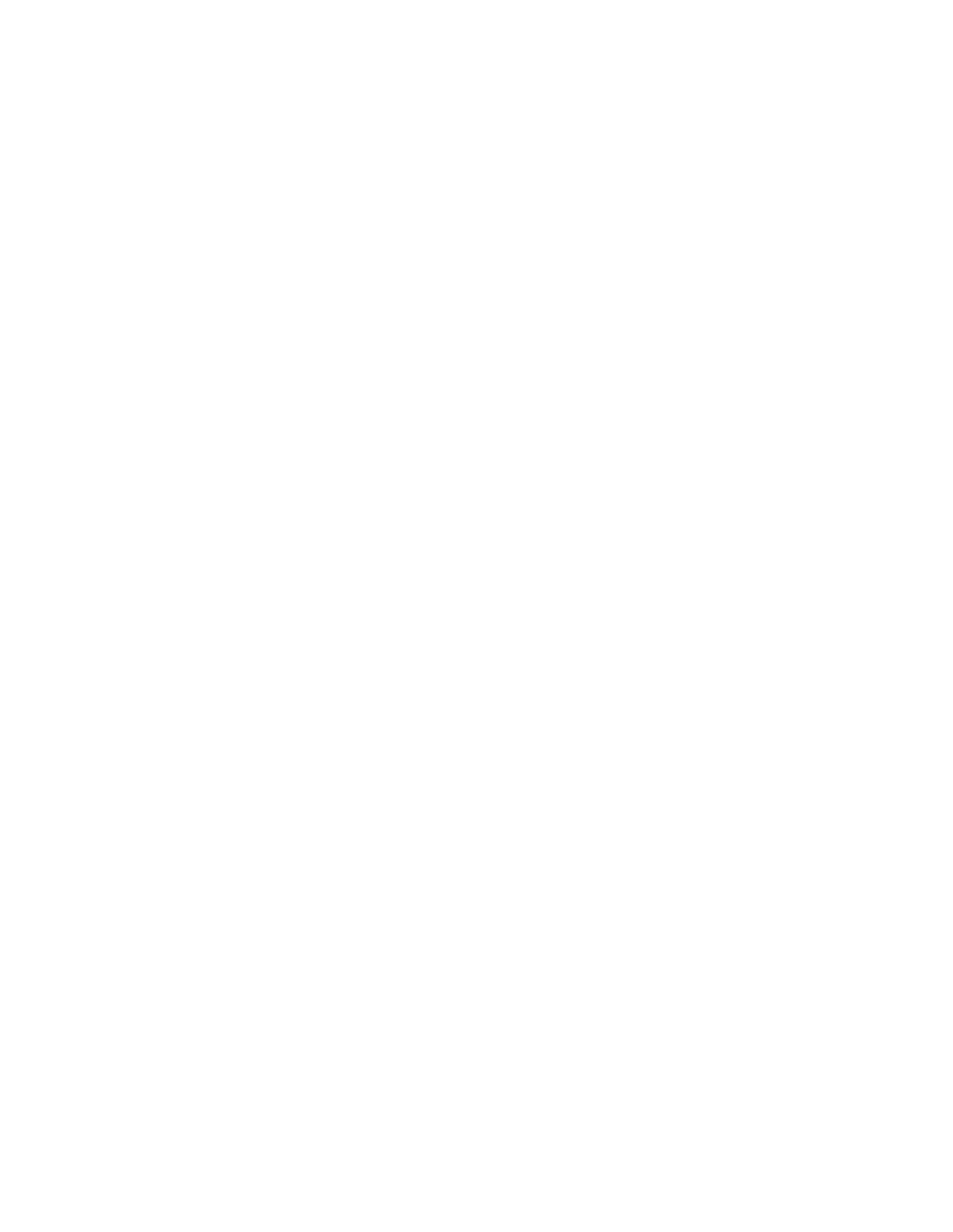# **D R A F T 2013 STATE OF GEORGIA CORE QUALIFIED ALLOCATION PLAN TABLE OF CONTENTS**

| DCA Application and Pre-Award Deadlines & Fee Schedule34 |  |
|----------------------------------------------------------|--|
|                                                          |  |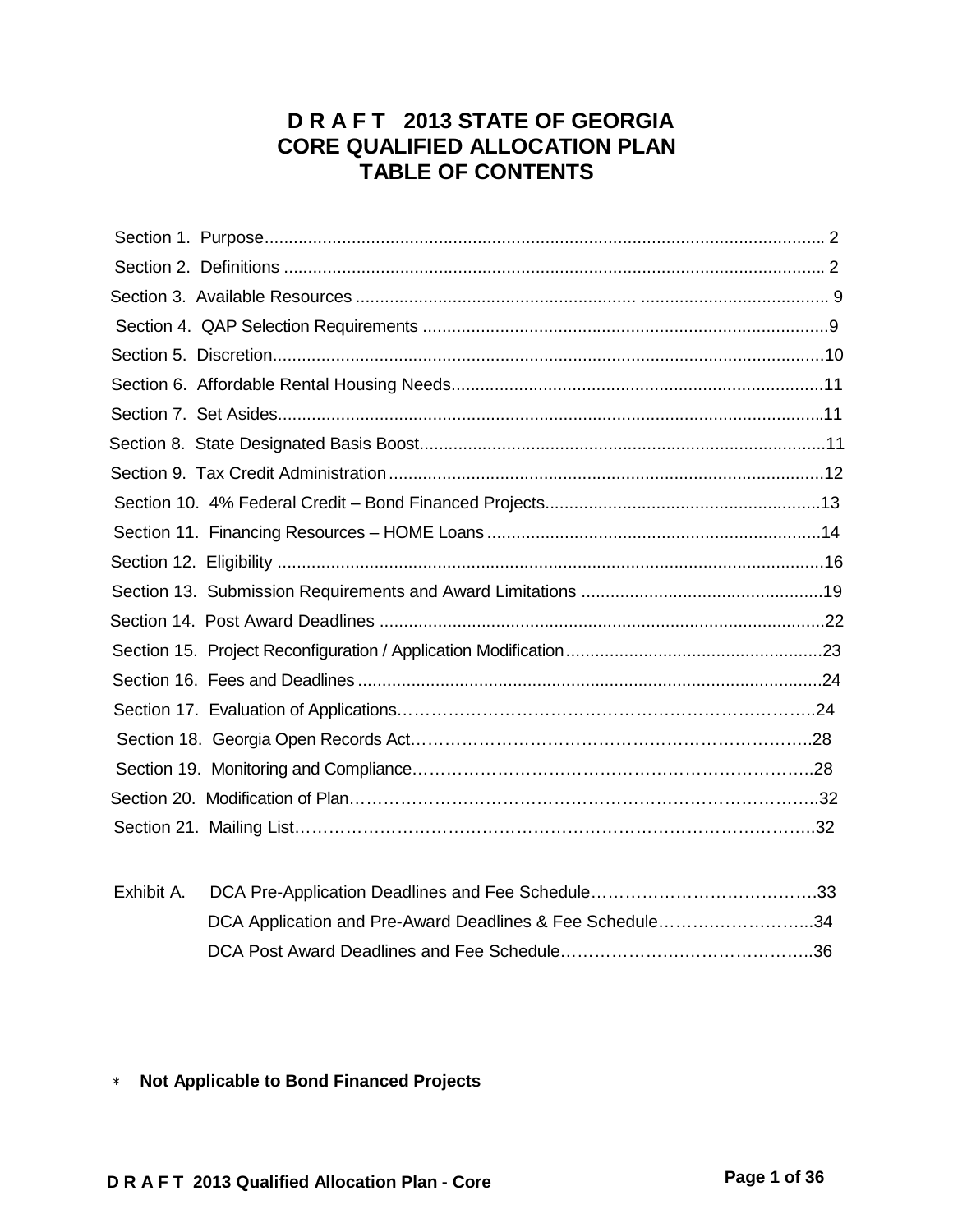#### **STATE OF GEORGIA DRAFT 2013 QUALIFIED ALLOCATION PLAN FOR FEDERAL LOW INCOME HOUSING TAX CREDITS STATE HOUSING TAX CREDITS HOME INVESTMENT PARTNERSHIP PROGRAM FUNDS CORE PLAN**

## **SECTION 1. PURPOSE**

The Georgia Housing and Finance Authority (GHFA) is authorized to allocate and issue low income housing credits under Section 42 of the Internal Revenue Code of 1986, as amended, and to take all other actions and impose all other conditions which are required by federal law or which in the opinion of the agency are necessary or convenient to ensure the complete, effective, efficient and lawful allocation of and utilization of the low income housing credit program (O.C.G.A. Sec. 50-26-89(a)). As required by §42(m)(1) of the Code, GHFA approved this 2013 Qualified Allocation Plan (QAP) after extensive public consultation including two public hearings and a thirty day public comment period. The final 2013 QAP has been approved by the Board of Directors of GHFA and the Governor of Georgia.

The purpose of the 2013 Qualified Allocation Plan (Plan) is to set forth:

- Legislative and Program requirements for the Georgia Housing Credit Program.
- Federal and State resources that will be awarded under the QAP.
- Selection criteria which will be used to determine housing priorities of GHFA which are appropriate to local conditions
- Process for evaluating funding requests and awarding of resources.

## **SECTION 2. DEFINITIONS**

The following definitions shall apply for the purposes of this Plan:

**"4% Credits"** means Federal Credit available to Tax Exempt Bond Financed Projects which meet the requirements of this Plan.

**"9% Credits"** means Federal Credit allocated on a competitive basis under the provisions of this Plan.

**"Adjacent"** means either immediately contiguous to, across the street from, or diagonally opposite across an intersection.

**"AMI"** means Area Median Income as defined by HUD.

**"Applicant"** means any Person that submits an Application to DCA requesting an allocation pursuant to the Plan and any affiliate of such Person. The Applicant shall always include the Owner.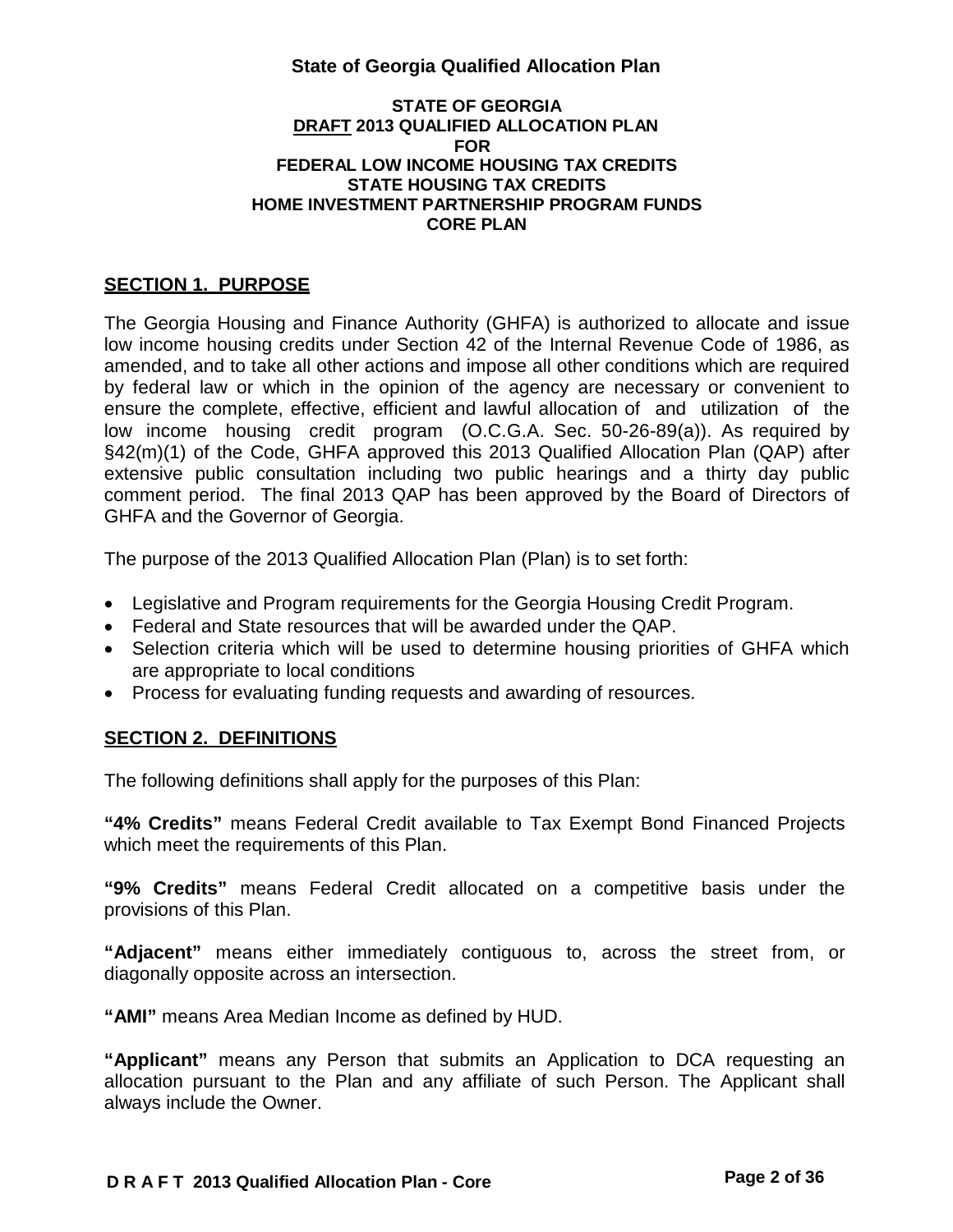**"Application"** means the complete and entire set of required and requested documents, in paper and electronic form, submitted by an Applicant to DCA under this Plan.

**"Application Submission"** means the date and time, as stipulated in the Core Plan, by which the Application must be submitted to DCA in order to be eligible for funding under this Plan.

**"ARRA"** means the American Recovery and Reinvestment Act of 2009.

**"Bond Financed Projects"** means affordable housing developments financed with taxexempt bonds and therefore eligible for 4% Federal Credit.

**"Capital Improvements"** mean substantial improvements to the real estate, for items such as re-roofing, structural repairs, or major projects to replace or upgrade existing furnishings, but not including replacement of individual appliances or minor repairs.

**"CHDO"** means a Community Housing Development Organization, as defined in the HOME regulations at 24 CFR Part 92.

**"CHDO Predevelopment Loan Program"** means the DCA program designed to make loans exclusively to CHDOs for predevelopment activities involving the preparation of Applications for loans through the HOME Rental Housing Loan Program.

**"Code"** means Internal Revenue Code, primarily Section 42.

**"Competitive Scoring"** means the process described in this Plan by which DCA ranks the Applications received. The ranked outcome of the Competitive Scoring process will be a significant factor in DCA's determination of Applications selected for funding. DCA may choose not to score Applications that fail to meet any applicable Threshold requirement(s) or Applications that are deemed substantially incomplete by DCA.

**"Compliance Period"** means the fifteen (15) year period during which a project must operate in accordance with the Credit requirements to avoid Federal Credit recapture. The Compliance Period commences with the first taxable year of the Federal Credit period.

**"Consultant"** means a third party entity that provides consulting services to Project Participants. An entity acting in the capacity of Owner, Developer or General Contractor or which provides technical assistance to the Owner, Developer or General Contractor is considered a Consultant. Consultants include, but are not limited to, construction management consultants, interior design consultants, relocation specialists, tax credit application consultants, tenant certification consultants, HOPE VI consultants, etc. All consulting fees are considered part of the calculation of the maximum allowable Developer fee for each project. DCA will allow a limited exception and not include Consultants retained for the purpose of obtaining green building certifications provided the fee is no more than \$20,000.

**"Conversion"** means the Conversion of a Loan from a construction loan to a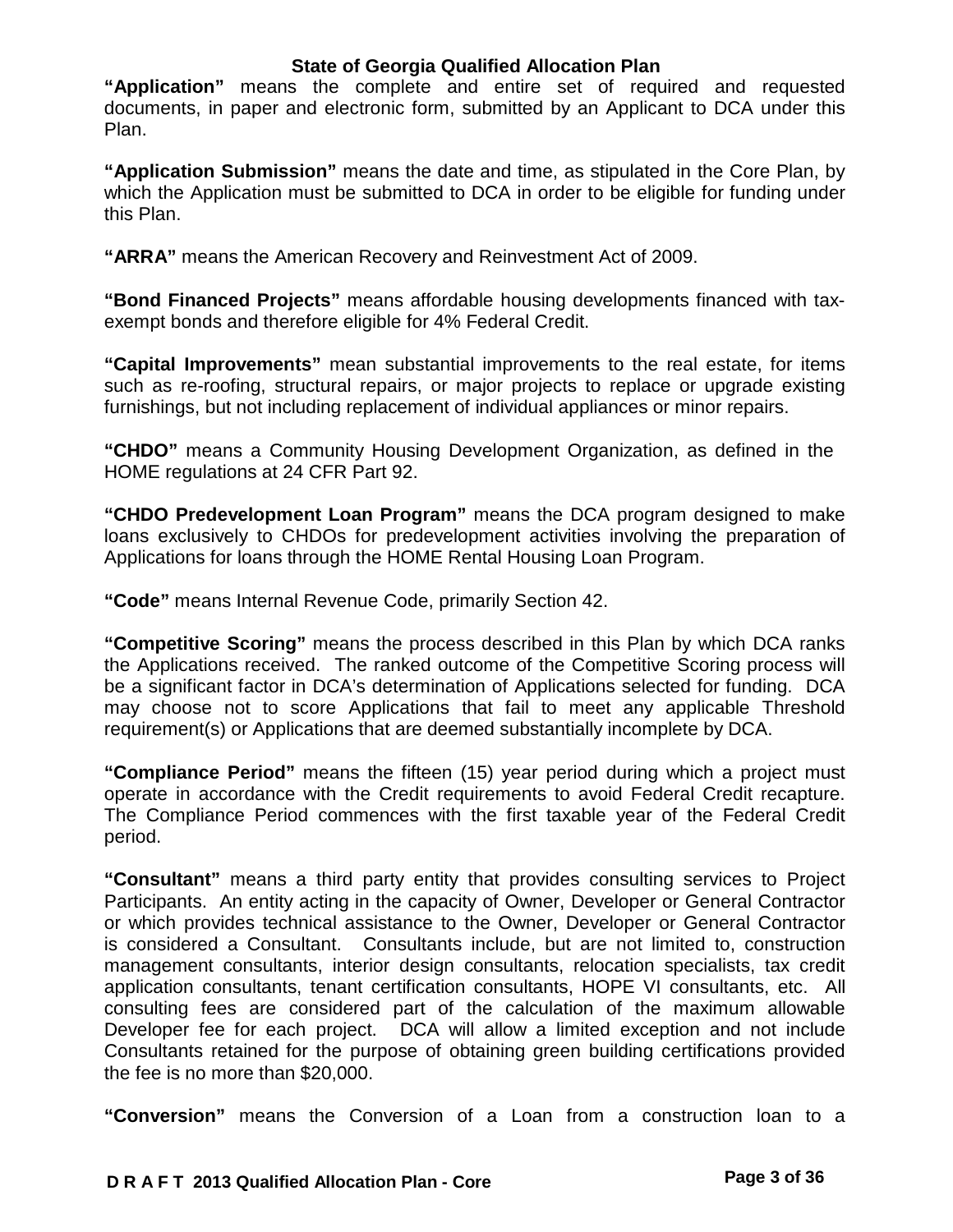permanent loan.

**"Credits"** means the State Credit and the Federal Credit together.

**"DCA"** means the Georgia Department of Community Affairs, an executive government agency in the State of Georgia. By state law, DCA administers the programs of the Georgia Housing Finance Authority.

**"Developer"** means the legal entity designated as the Developer in the Application as well as all persons, affiliates of such persons, corporations, partnerships, joint ventures, associations, or other entities that have a direct or indirect ownership interest in the Developer entity. Any entity or individual that receives all or part of the Developer Fee must be designated as a developer. Material Participation is required for all developers and for all entities that receive any portion of the Developer Fee.

**"Elderly"** means a person at least 62 years of age.

**"Elderly Housing"** means housing intended for and only occupied by Elderly persons including a family in which all members are Elderly. All household members must be Elderly (no children, and no disabled persons under the age of 62).

**"Exchange"** means the Tax Credit Exchange Provisions of American Recovery and Reinvestment Act.

**"Extended Use Period"** means the period commencing with the first day in the Compliance Period and ending on the date which is fifteen years after the close of the Compliance Period.

**"Federal Credit"** means the Low Income Housing Tax Credit established by the federal government for the purpose of encouraging the development of affordable housing and governed by the Code.

**"Federal Deposit Insurance Corporation (FDIC) / Affordable Housing Disposition Program (AHDP)"** means the program that the Financial Institutions Reform, Recovery and Enforcement Act of 1989 (FIRREA) required the Resolution Trust Corporation (FDIC) to develop for selling residential properties to provide affordable housing opportunities. In response to this provision, FDIC established the AHDP, or herein referred to as the Affordable Housing Program (AHP).

**"Federal Financial Institutions Examination Council (FFIEC)"** means the interagency body established pursuant to Title X of the Financial Institutions Regulatory and Interest Rate Control Act of 1978 (FIRA) empowered to prescribe uniform principles, standards, and report forms for the federal examination of financial institutions by the Board of Governors of the Federal Reserve System (FRB), the Federal Deposit Insurance Corporation (FDIC), the National Credit Union Administration (NCUA), the Office of the Comptroller of the Currency (OCC), and the Office of Thrift Supervision (OTS) and to make recommendations to promote uniformity in the supervision of financial institutions. The FFIEC website can be found at [www.ffiec.gov.](http://www.ffiec.gov/)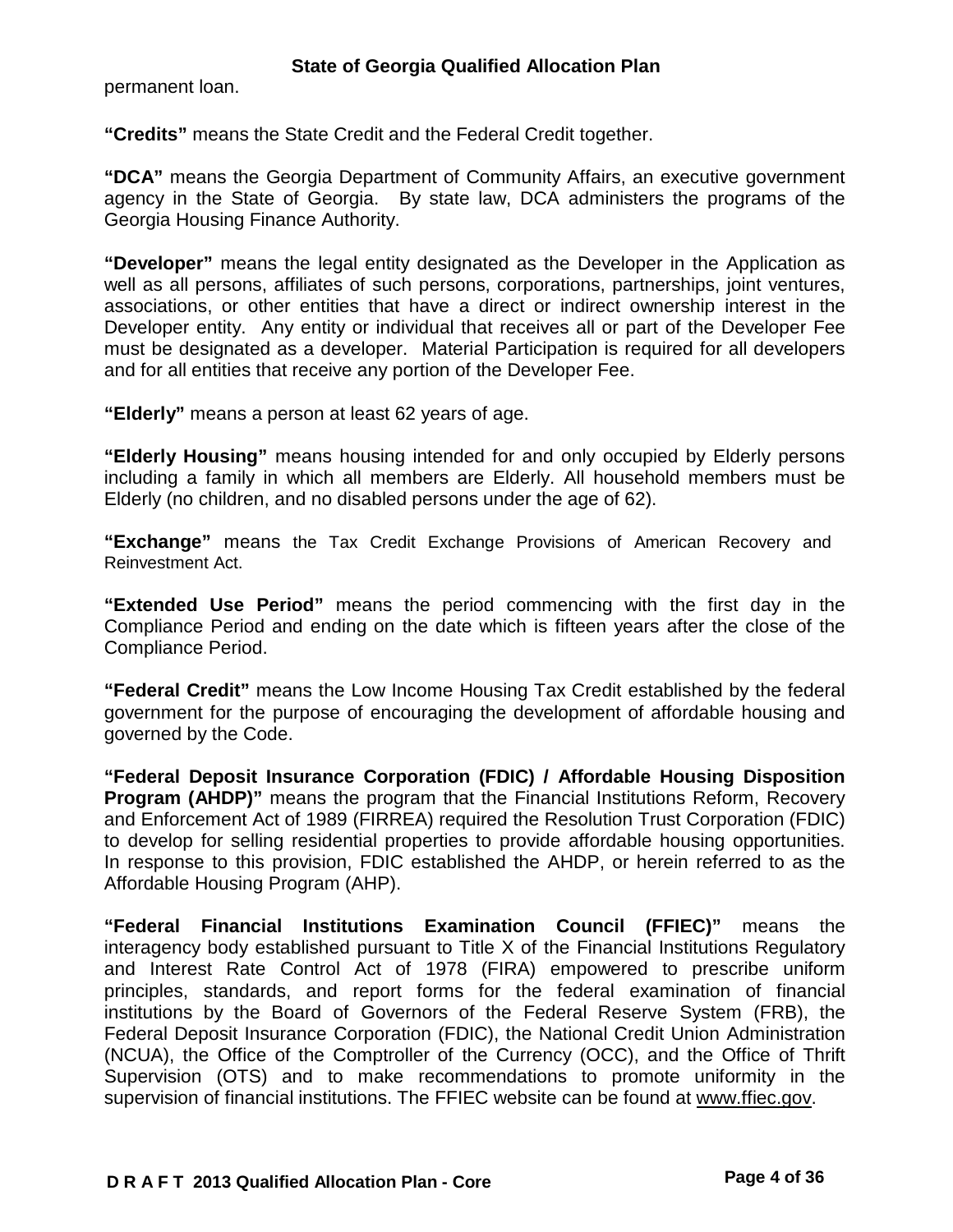**"FMR"** means the Fair Market Rents issued by HUD.

**"General Partner"** means the Partner or collective of partners, which has general liability for the partnership during construction, lease up, and operation of the project. In addition, unless the context shall clearly indicate to the contrary, if the entity in question is a limited liability company, the term "General Partner" shall also mean the managing member or other party with management responsibility for the limited liability company.

**"GHFA"** means the Georgia Housing and Finance Authority, a public corporation created by the Georgia General Assembly and designated by the Governor as the State Allocating Agency for Federal and State Low Income Housing Tax Credits and the state-level grantee for federal HOME funds.

**"Guarantor Fee"** means a fee paid by an Owner/Developer to an entity or individual that will provide construction completion guarantees to the project equity investor for an agreed upon price.

**"HOME"** means the HOME Investment Partnership Program.

**"HOME Loans"** means the HOME Rental Housing Loan Program loans.

**"HOME Regulations"** means the regulations at 24 CFR Part 92 governing the HOME Rental Housing Loan Program, promulgated by HUD, including any subsequent amendments to such regulations.

**"HOME Rental Housing Loan Program"** means the program that is designed to provide below market, favorable term financing for affordable rental housing. In Georgia, this program is intended to serve those individuals who have incomes at or below 60% AMI.

**"Housing and Economic Recovery Act of 2008 (HERA)"** means the Act signed into law by President Bush on July 30, 2008 that covers a range of housing issues.

**"Housing for Older Persons"** means housing intended and operated for occupancy by persons 55 years of age or older ("Older Persons"). According to Georgia law, such housing must also have significant facilities and service serving the Older Persons population even though the requirement has been eliminated from the federal definition of an elderly project. At least 80% of the total occupied units in such a housing project must be occupied by at least one Older Person.

Up to 20% of the units may be occupied by others, including the landlord's employees, the surviving spouses or children of residents who were Older Persons when they died, and caregivers. Owner must adhere to policies and procedures which demonstrate an intent by an owner to provide housing for individuals who are 55 years of age or older. DCA will monitor the required facilities and services during the applicable Compliance Period or the Period of Affordability whichever is longer.

**"HTF"** means the Housing Trust Fund for the Homeless established by O.C.G.A. § 8-3- 300.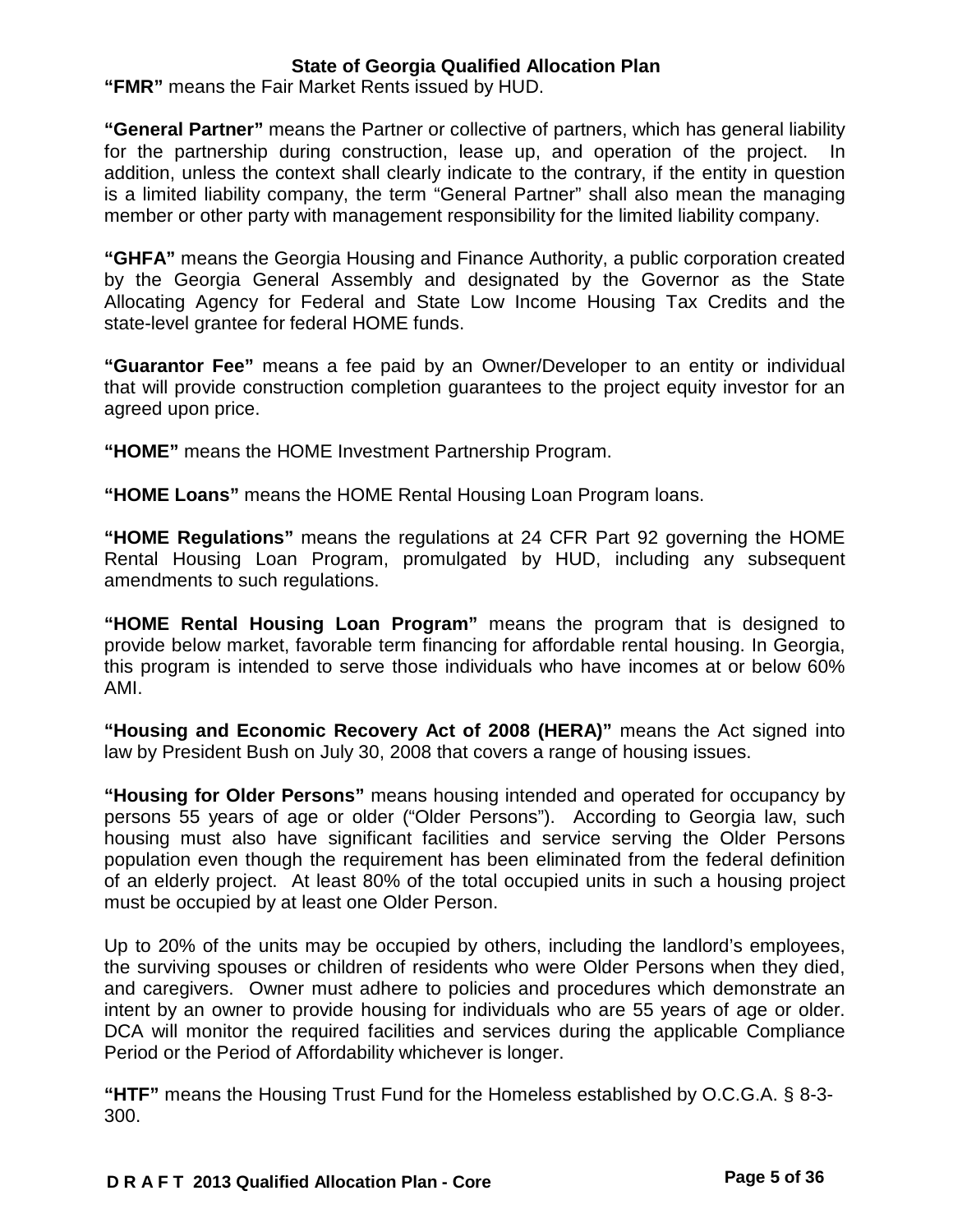**"HUD"** means the U.S. Department of Housing and Urban Development.

**"Identity of Interest"** means a situation in which a Project Participant has a direct or indirect interest in the ownership of an entity which contracts with a Project Participant to provide land, goods or services for the project or where there is a financial, familial, or business relationship that permits less than arm's length transactions.

**"IRS"** means the Internal Revenue Service, a division of the U.S. Department of Treasury.

**"Letter of Determination"** means a notice issued by GHFA to the issuer of tax exempt bonds for a specific project, which states that the project is eligible for 4% low income housing tax credits without receiving an allocation of credits from the State Housing Credit Ceiling because the project satisfies the requirements of this Plan; and sets forth conditions which must be met by the development before GHFA will issue the IRS Form(s) 8609 to the Owner.

**"Local Government"** means the controlling elected governing body of the local jurisdiction (as defined in its Charter) in which the property is located at the time of Application (e.g., city council if within the city limits, or county commission if in an unincorporated area).

**"LURA"** means the Land Use Restriction Agreement that is a recorded agreement between GHFA and the Owner for a HOME funded project. The LURA is binding upon the Owner and its successors in interest, and that encumbers the project with respect to this Plan and the requirements of the HOME program.

**"LURC"** means the Declaration of Land Use Restrictive Covenant for Low-Income Housing Tax Credits that is a recorded agreement between GHFA and the Owner. The LURC is binding upon the Owner and its successors in interest, and that encumbers the project with respect to this Plan and the requirements of Section 42 of the Code.

**"Manual"** means the Application Manual published by DCA for Applications submitted under the 2013 Qualified Allocation Plan.

**"Material Participation**" means involvement in the development and operation of the project on a basis which is regular, continuous and substantial as defined in Code Section 42 and 469(h) of the regulations promulgated hereunder.

**"Municipality"** means any incorporated city or town in the state.

**"Neighborhood Stabilization Program" or "(NSP)"** means HUD's Neighborhood Stabilization Program enacted to provide emergency assistance to state and local governments to acquire and redevelop foreclosed properties that might otherwise become sources of abandonment and blight within their communities. NSP provides grants to every state and certain local communities to purchase foreclosed or abandoned residential properties and to rehabilitate, resell, or redevelop these properties in order to stabilize neighborhoods and stem the decline of neighborhood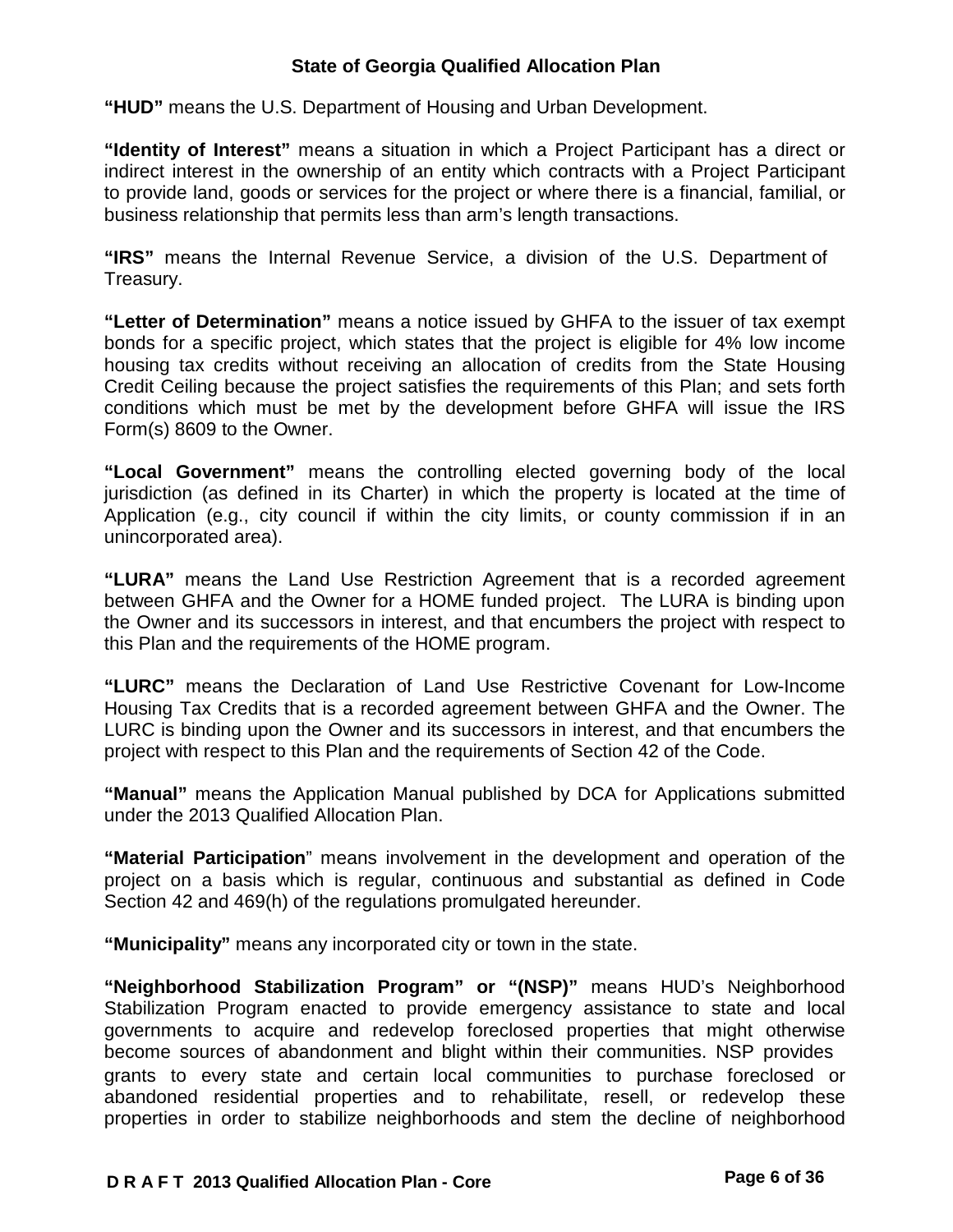values.

**"Non-Metro Median Income Limits"** means the higher of the non-metro median income of \$52,400 (as defined in section 530 of the Housing Act of 1949) or the area median income to calculate incomes and rents of projects located in designated Rural areas, as defined by Department of Agriculture and as outlined in HERA. At this time, HUD has not authorized the use of these non-metro income limits for HOME properties.

**"O.C.G.A."** means the Official Code of Georgia Annotated.

**"Operating Cost"** means the costs associated with operating a multifamily development once the project is placed in service.

**"Owner"** means the single purpose legal entity holding title to the project as well as all persons, affiliates of such persons, corporations, partnerships, joint ventures, associations, or other entities that have a direct or indirect Ownership interest in the Ownership entity. The Owner is also the Applicant.

**"Period of Affordability"** means the time during which HOME Loan financed units must remain affordable to eligible households, as defined by HOME program regulations and this Plan. The Period of Affordability shall commence upon completion of the project and shall run for the period required under HOME regulations or the term of the HOME Loan, whichever is greater. Completion shall be defined as set forth in the HUD regulations for the HOME program.

**"Person"** means an individual, corporation, partnership, joint venture, Limited Liability Company, association, trust or any other business entity.

**"Phased Development"** means one Tax Credit project that will be developed in several adjacent phases with different allocations of Credits under common planning documents. The common planning document(s) may include parks, green space and shared amenities between the different phases. Each phase of the property should have common ownership entities. In order to be considered a "Phased Development", there must be some form of site control in place at the time the initial phase was commenced.

**"PJ"** means a Participating Jurisdiction, which is an agency of State or Local Government that administers the HOME Program in its jurisdiction. GHFA is the PJ for the non-entitlement areas of the State of Georgia**.** The local PJs include the cities of Albany, Atlanta, Macon, and Savannah; Clayton, DeKalb, and Gwinnett Counties; the consolidated governmental units of Athens-Clarke County, Augusta-Richmond County, and Columbus-Muscogee County; the counties and cities comprising the Georgia Urban County Consortium (Cobb, Marietta, Cherokee, Canton) and the Fulton County Consortium (Fulton, Roswell).

**"Plan"** means this 2013 Qualified Allocation Plan.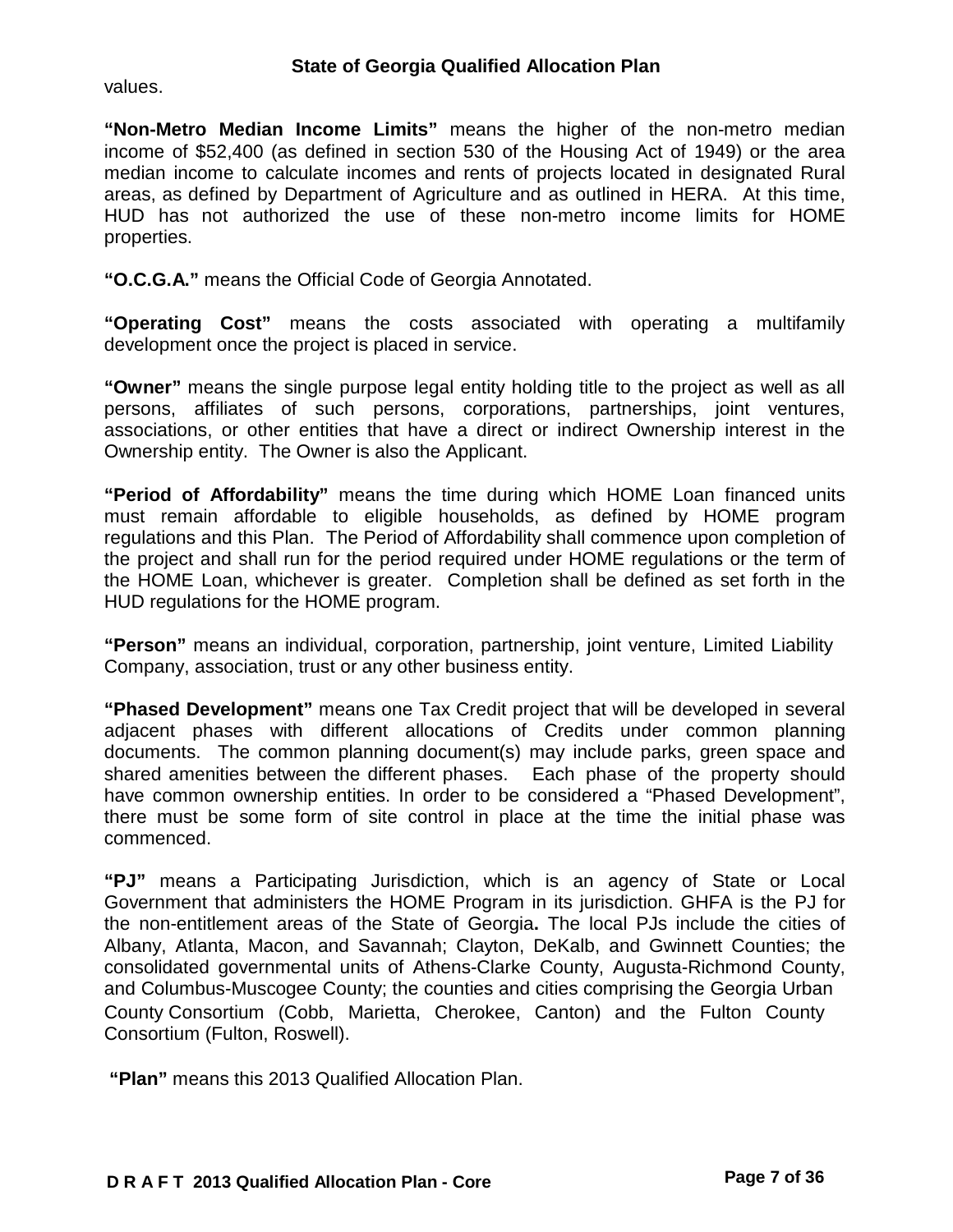**"Project Participants"** mean the Owner, Developer, Management Company, Consultants and Syndicator for a project for which an Application is submitted.

"**Project Team**" means the Owner and Developer for a proposed tax credit project.

**"PHA"** means a local public housing authority.

**"Related Parties"** means a relative (including but not limited to grandfather, grandmother, father, mother, son, daughter, brother, sister, uncle, aunt, first cousin, nephew, niece, husband, wife, father-in-law, mother-in-law, brother-in-law, sister-in-law, stepfather, stepmother, stepson, stepdaughter, stepbrother, stepsister, half brother, or half sister) of any principal or any entity that shares common principals, executive directors, board members or officers.

**"Rent Standards"** means the most recent AMI FMR as issued by HUD and UA as described in the Plan.

**"Reservation of Funds"** means the securing of funding for a particular project proposal based on the understanding that the project will fully satisfy program and Plan requirements.

**"Rural" For scoring purposes and determination of the minimum operating cost per the QAP,** means **those areas designated by USDA as being Rural or those counties that appear on Exhibit B of Appendix II.** A list of USDA Rural areas can be accessed on the USDA website at [\[http://eligibility.sc.egov.usda.gov/\]](http://eligibility.sc.egov.usda.gov/)

"**Scoring Criteria"** means the criteria detailed in Appendix II by which points are assigned for the purpose of Competitive Scoring.

**"State"** means the State of Georgia.

**"State Credit"** means the Housing Tax Credit established by the Georgia General Assembly, as set forth in O.C.G.A. §48-7-29 and §33-1-18.

**"Subsidy Layering Review"** means the DCA evaluation of projects using DCA program funds in combination with other governmental assistance to ensure that no more than the necessary amount of DCA program funds is invested in any one project to provide affordable housing. For HOME funds, the subsidy layering review will be conducted in accordance with the requirements set forth in the US Department of Housing and Urban Development CPD Notice 98-01 guidelines required by 24 CFR §92.250(b).

**"TCAP"** means the Tax Credit Assistance Program under the American Recovery and Reinvestment Act of 2009.

**"Total Development Cost"** means the sum of all anticipated or actual allowable development costs that are necessary to complete the proposed project.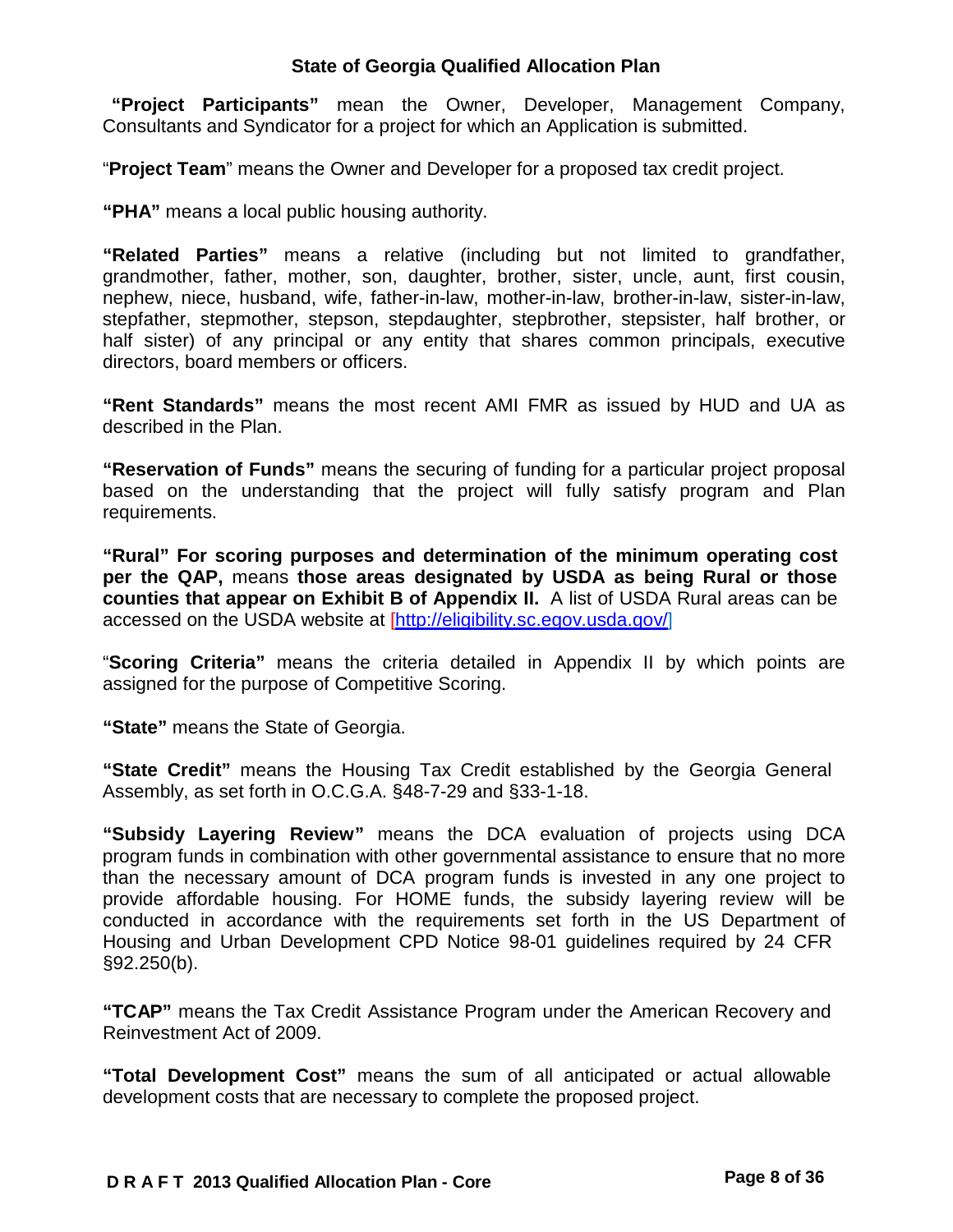**"UA"** means the utility allowances used during the compliance period and during the period of affordability as described in the Plan.

**"URFA"** means the Urban Residential Finance Authority.

**"USDA"** means the United States Department of Agriculture.

## **SECTION 3. AVAILABLE RESOURCES**

*A. 9% Federal Credit***.** The annual Federal Credit dollar amount allocated to the State of Georgia is determined by the Internal Revenue Service and based on Georgia's population and indexed for cost-of living adjustments. The amount of Federal Credit available for the 2013 funding cycle will be comprised of the State's 2013 Federal Credit ceiling (per capita credit, unused credit, returned credit, and any national pool credit) available to the State less any Federal Credits forward committed. DCA may forward commit 2014 credits to 2013 Applications. DCA estimates that approximately \$20 million of federal credits will be available in the 2013 round.

**B.** State Credit. The annual State Credit dollar amount will equal that of the Federal Credit. The State Credit will be automatically allocated on a dollar-for-dollar basis with the Federal Credit (for both 9% and 4% Federal Credit) and will be available for the same time period discussed above.

This State Credit will be administered under the same rules and regulations prescribed for the Federal Credit supplemented by any rules, policies, or regulations established by the Georgia Department of Revenue and/or the Office of Insurance and Safety Fire Commissioner. DCA will underwrite the combined Credit allocations to ensure that no development proposal is over-subsidized.

*C. HOME Multifamily Program***.** HUD annually allocates HOME funds to state and larger local governments. The Federal Fiscal Year (FFY2013) HOME allocation is expected to be available to the State on **July 1, 2013**, following approval of the Annual Action Plan for FFY2013 Consolidated Funds (Annual Action Plan). DCA estimates that it will have approximately ten (10) million dollars to award projects that are submitting an application for tax credits in the 2013 competitive round. DCA will update this estimate upon receipt of additional information.

# **SECTION 4. QAP SELECTION REQUIREMENTS**

- *A. Minimum Requirements*. Section 42 provides that each state Allocation Plan must meet certain minimal requirements. The selection criteria must include:
	- 1. Project location
	- 2. Housing needs characteristics
	- 3. Project characteristics, including whether the project involves the use of existing housing as part of a community revitalization plan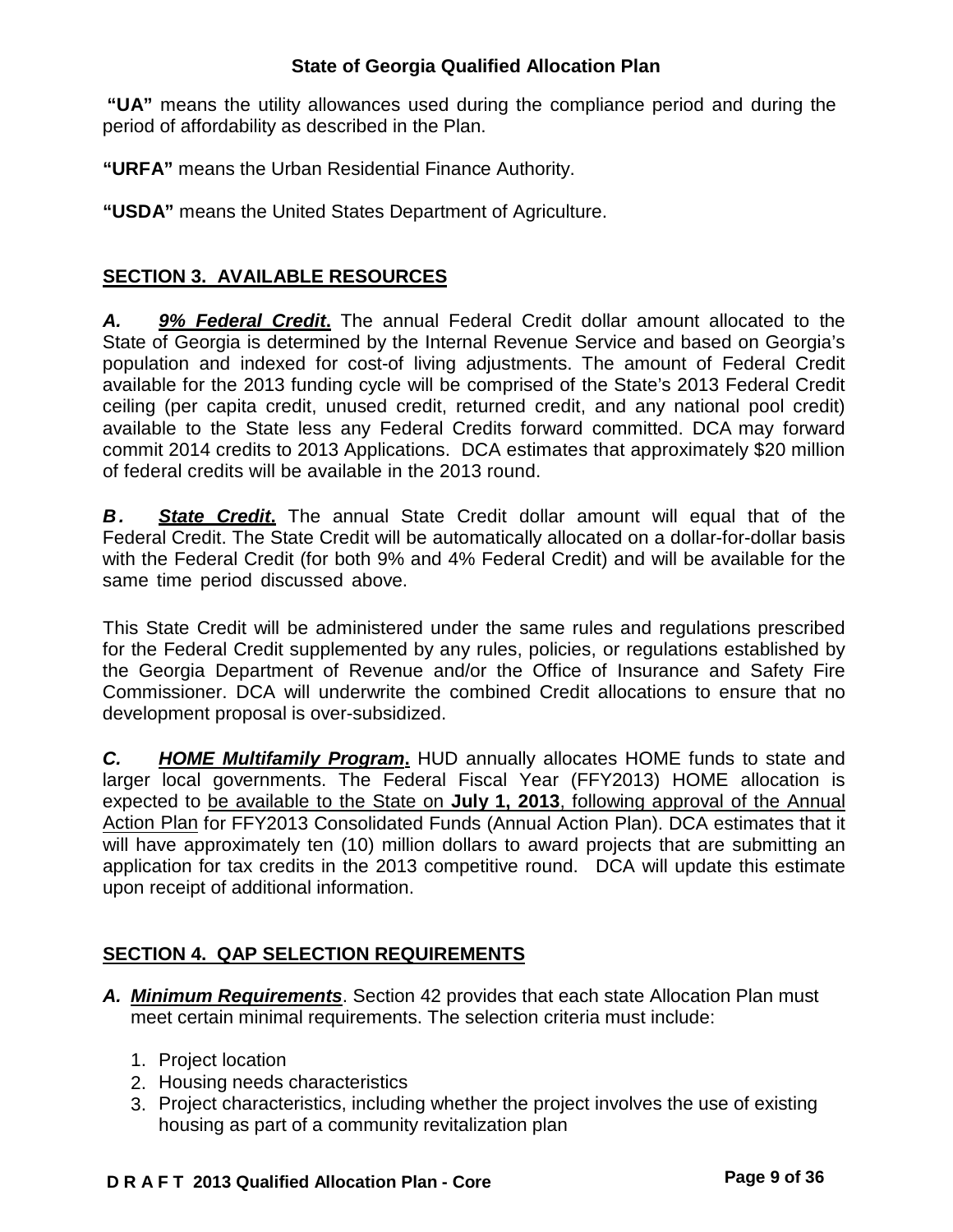- 4. Project intended for eventual tenant ownership
- 5. Tenant populations with special housing needs
- 6. Sponsor characteristics
- 7. Tenant populations of individuals with children
- 8. Public housing waiting lists
- 9. Energy efficiency
- 10.Historic nature of the project
- *B. Statutory Preferences***.** States must give preference in selection to those projects that:
	- 1. Serve the lowest income tenants
	- 2. Serve qualified tenants for the longest period
	- 3. Are located in Qualified Census Tracts, the development of which contributes to a concerted community revitalization plan
- *C. Housing Priorities of the State***.** In order to be selected for an award of credits:
	- 1. The Submitted Application must show that it meets all Program requirements as well as the policies and requirements contained in the Core Qualified Allocation Plan.
	- 2. The Submitted Application must meet all of the requirements set forth in Appendix I (Threshold). Projects that do not meet all Threshold requirements at the time of Application Submission will not be considered for an Award.
	- 3. The projects are scored and selected for funding in accordance with the provisions of the 2013 Qualified Allocation Plan.

Allocations of credits not made in accordance with the established priorities and selection criteria of the QAP shall require a written explanation which is available for general public review as required by Section 42.

# **SECTION 5. DISCRETION**

In the process of administering the Low income housing Tax Credit Program, DCA will make decisions and interpretations regarding project applications and the 2013 Qualified Allocation Plan. Unless otherwise stated, DCA is entitled to the full discretion allowed by law in making all such decisions and interpretations.

Such discretion shall include but is not limited to, the right to allocate and issue lowincome housing credits under Section 42 of the Internal Revenue Code of 1986, as amended, and to take all other actions and impose all other conditions which are required by federal law or which in the opinion of the authority are necessary or convenient to ensure the complete, effective, efficient, and lawful allocation of and utilization of the lowincome housing credit program and to determine the reasonableness of developmental and operational costs of the program as required by Regulation 1.42-17. Such conditions may include barring applicants from participation in the tax credit program as set forth in statutes and in the QAP and imposing more stringent conditions for receipt of the credit than are required by Section 42 of the Internal Revenue Code.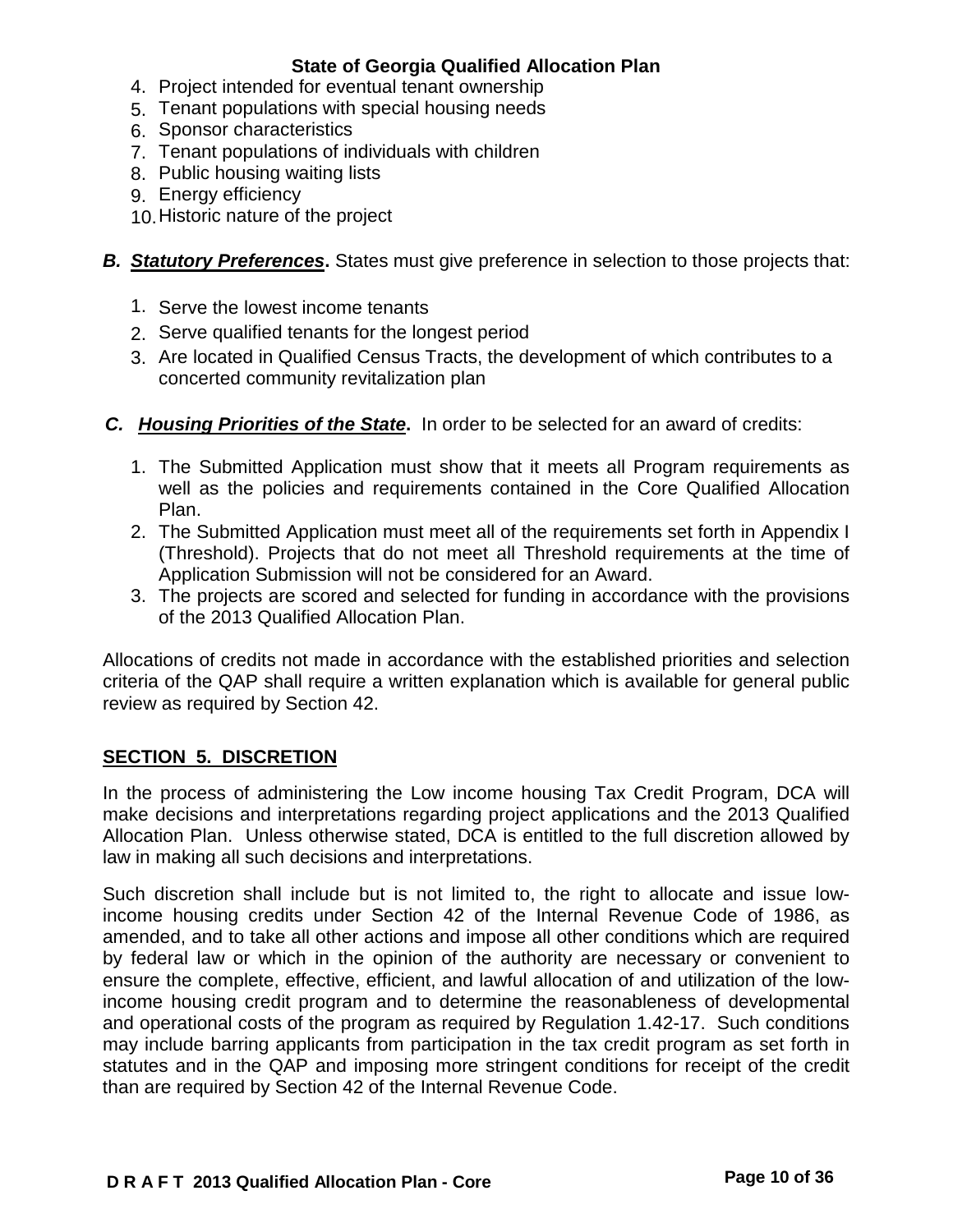### **SECTION 6. AFFORDABLE RENTAL HOUSING NEEDS**

The State's Annual Action Plan for Consolidated Funds identifies the proposed distribution method, geographic allocation, and guidelines for meeting federal requirements for all HOME funded programs of the State. The HOME Program regulations require that each PJ distribute its HOME resources in accordance with the priorities and objectives outlined in its most current approved Annual Action Plan for Consolidated Funds prepared in accordance with established HUD regulations (24 CFR Part 91). The Annual Action Plan incorporates the Plan as the established policy and procedures for the State's review and evaluation of Applications for the HOME Rental Housing Loan Program.

## **SECTION 7. SET ASIDES**

The estimated amount of Federal Credit available includes the following set asides (Selected projects may count for more than one set aside):

- *A. Non-profit Set Aside* 10% of the available 9% Credits are set aside for non-profitsponsored Applications pursuant to the Code. Qualified non-profit organizations must Materially Participate in the project within the meaning of Section 469(h) of the Code and meet all requirements set forth in Code Section 42(h)(5).
- *B. Rural Set Aside* 30% of the available 9% Credits are set aside for Applications proposing affordable housing developments in Rural areas.
- *C. Preservation Set Aside -* 25% of the available 9% Credits are set aside for Applications which propose to preserve existing affordable housing.

## **SECTION 8. STATE DESIGNATED BASIS BOOST\*.**

HERA authorizes state allocating agencies to designate certain areas not located in a QCT or DDA for up to a 30% basis boost. Projects may receive an allocation of credit based upon 130% of the eligible basis for new construction or substantial rehabilitation. Only projects that conclusively show that the boost is needed and that the project meets all of DCA's underwriting and other criteria are eligible for the Boost. The minimum request for the State Designated Basis Boost is 10% and any state basis boost request should be made on a full percentage point. DCA will evaluate the need for any State Designated Basis Boost at Application Submission and again at final project allocation application.

Projects in the following categories are eligible to apply for the boost:

- A. Multifamily Rural projects without DCA HOME as a source (Projects located in HUD MSAs will be closely scrutinized to determine if boost is needed);
- B. Historic Rehab projects qualifying for historic rehab credits with an equity commitment for such credits;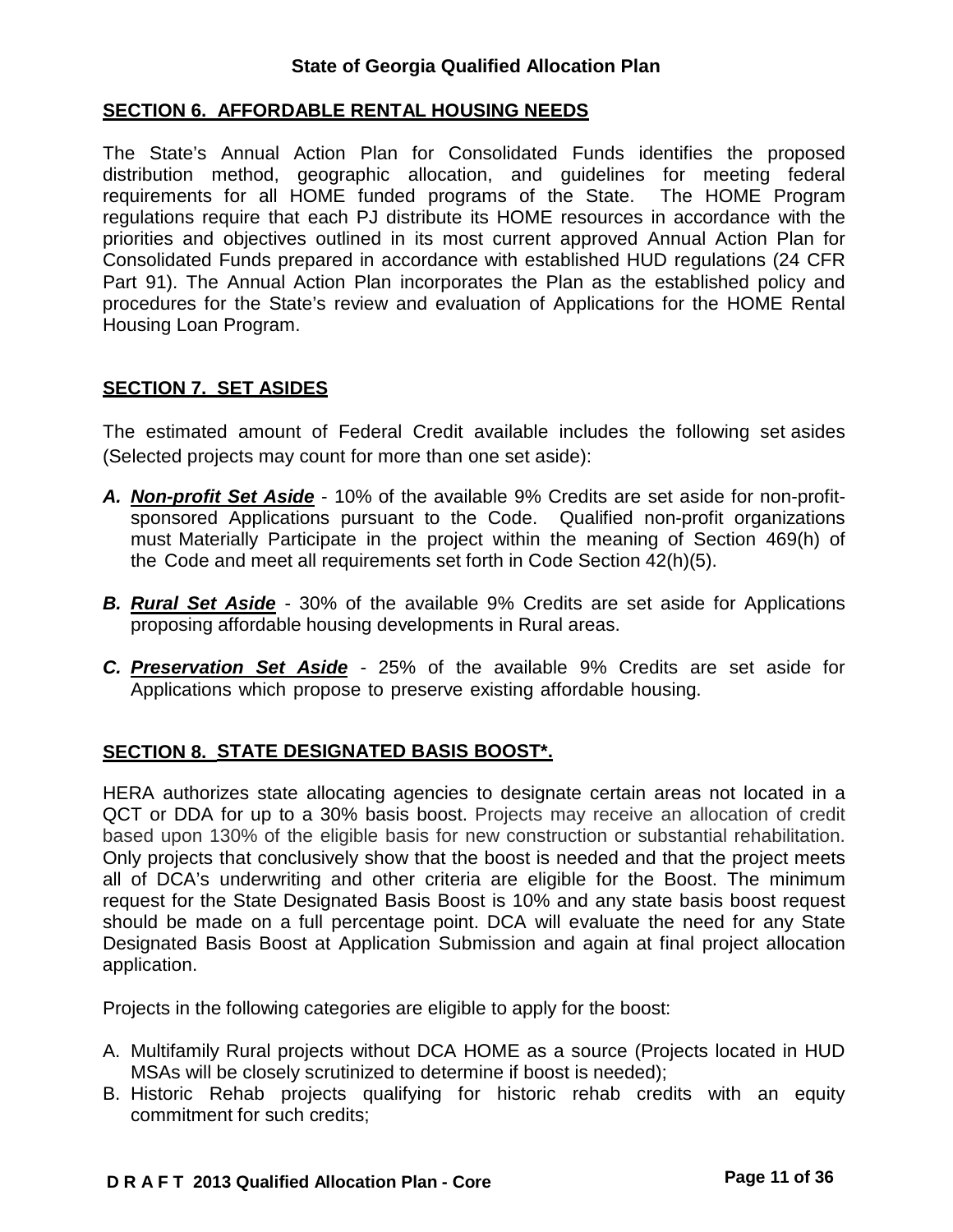- C. Multifamily projects within areas that qualify for the maximum points under Stable Communities (projects which appear to have a primary purpose of subsidizing an ownership transfer do not qualify);
- D. Extraordinary circumstances which further the policies of this QAP.

All requests for State Designated Basis Boost must indicate which category (or categories) of eligibility that the Application falls under and any support documentation must be included in the Application.

DCA will generally require that any project receiving a State Designated Basis Boost defer 1% of the total Developer Fee for every 1% in State Designated Basis Boost granted to the project. This deferred developer fee requirement does not apply if the project receives a new loan or grant from an independent non-related party in the amount of at least 30% of the total Developer Fee. Assumption of an existing loan is not considered a new loan for this purpose. Projects which contain USDA 515 funding may request that DCA waive the matching deferred developer fee.

Please note that a project located in a QCT or DDA is eligible to receive a 30% basis boost for new construction and/or rehabilitation and it is not subject to the State Designated Basis Boost provision.

### **SECTION 9. TAX CREDIT ADMINISTRATION**

*A. Land Use Restrictive Covenant***.** The Owner must execute and record GHFA's prescribed form of the LURC prior to final allocation as required under Section 42(h)(6) of the Code. The LURC shall reflect all representations made in the original Application and any changes made to the original Application that have been approved in writing by GHFA. The LURC will be drafted after GHFA's receipt of the certification of the 10% test, and must be recorded upon its execution. All construction and/or permanent financing for the project must be subordinated to that portion of the recorded LURC that sets forth the requirements of Section 42 (h)(6)(E)(ii) of the Code**.** The LURC will be for the term of the compliance period and, as applicable, the extended use period**.**

IRS Revenue Ruling 2004-83 provides that Section 42(h)(6)(B)(i) requires that an extended low income housing commitment must include a prohibition during the extended use period against (1) the eviction or the termination of tenancy (other than for good cause) of an existing tenant of any low income unit (no cause-eviction protection) and (2) any increase in the gross rent with respect to the unit not otherwise permitted under Section 42.

*B. Carryover Allocations***.** To qualify for 9% Credits, a building generally must be placed in service during the year in which it receives an allocation. An exception is provided in the case where the Owner has expended more than ten percent (10%) of the reasonably expected basis in the building (the "Ten Percent Test") no later than twelve (12) months after the Carryover Allocation. No project can receive more than one Carryover Allocation of 2013 Credits.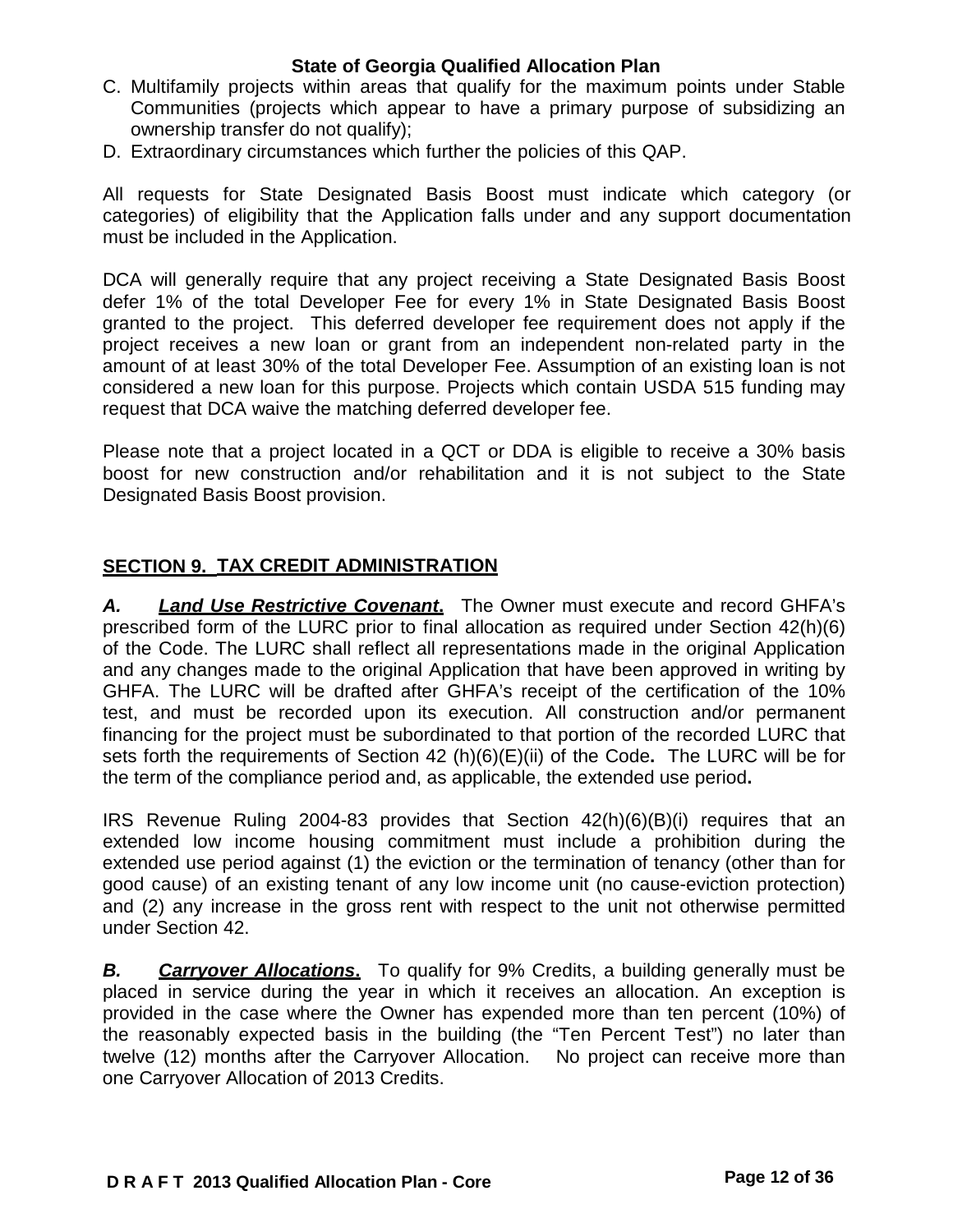## **SECTION 10. 4% FEDERAL CREDIT – BOND FINANCED PROJECTS**

Tax Exempt bond financed projects may be eligible for 4% tax credits that are not subject to the state volume cap as described in Section 42 of the Code.

An Application for Credits for Bond Financed Projects must satisfy all applicable requirements set forth in Appendix I, Threshold Criteria, of the Plan and all applicable requirements set forth in the Plan. Incomplete Applications (as determined solely by DCA) will not be accepted and will be returned in their entirety to the Applicant.

An Application for Credits for Bond Financed Projects must contain an appraisal commissioned by the Lender or by a DCA approved appraiser with an effective date of not more than 6 months earlier than the date of the Application, regardless of whether there is an identity of interest between the buyer and the seller.

DCA shall be the sole entity responsible for making such a determination and must issue its opinion as to the project's 4% Credit eligibility prior to bond closing**.** The project must comply with the Plan in effect at the time of Application Submission.

In making Application to DCA for a Letter of Determination, an Owner must complete the standard Application, as well as provide all supporting documentation necessary to meet all applicable requirements and pay the appropriate application fee and other applicable fees.

After issuance of the Letter of Determination, significant changes in the financing structure, syndicator or scope of work must be approved in writing by DCA.

DCA reserves the right to determine whether an Applicant or development entity has sufficient capacity to successfully complete the proposed project.

DCA requires all bond applicants to submit those documents set out in the capacity determination in determining whether capacity exists. DCA will terminate its review of the proposed application if it determines that insufficient capacity exists.

Incomplete Bond applications will be returned to the proposed applicants. DCA will not hold bond applications that are being restructured or modified. A new application fee will be required to resubmit such a project.

The Application must be submitted at least 75 days before bond closing. DCA will provide its Letter of Determination within 75 days of the receipt of a *complete* Application.

All waiver requests must be submitted 30 days prior to Application Submission.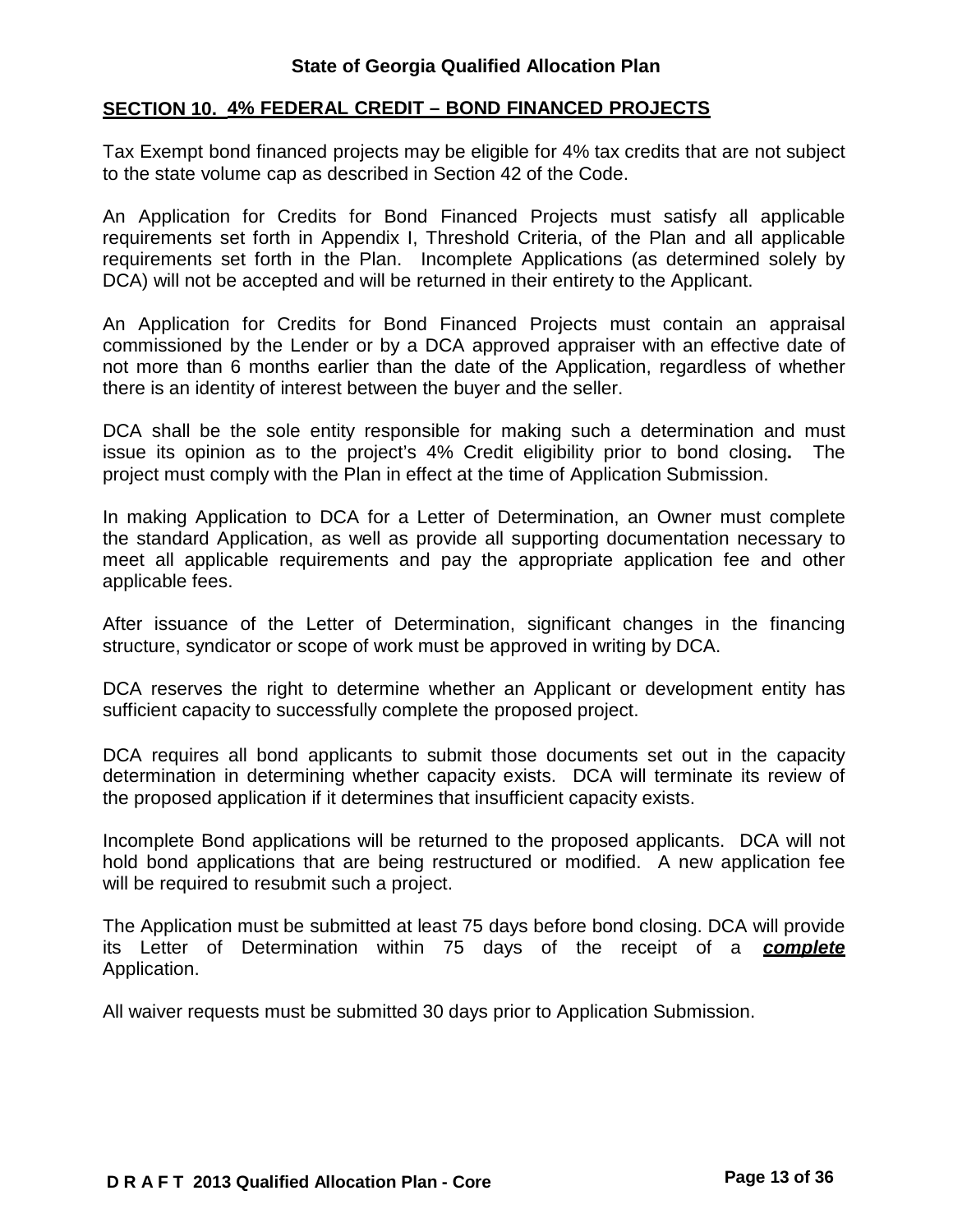Owners of projects receiving a Letter of Determination for Bond Financed Projects in 2013 must:

- 1. Close the bond financing within 180 days of the issuance of the Letter of Determination;
- 2. Have any significant change in the financing structure or scope of work set out in the Application approved by DCA before the start of construction construction.
- 3. Complete all construction activity by December 31, 2015,
- 4. Complete and submit the "DCA Placed in Service" form at the time the first building is placed in service, and
- 5. Apply for Final Allocation and request for issuance of IRS form(s) 8609 by September 15, 2016.

IRS form(s) 8609 for a project will be issued only once for the entire project as proposed in the Application. Form(s) 8609 will not be issued as buildings are placed in service.

DCA will not issue a favorable Letter of Determination or Form(s) IRS-8609 when an Applicant exhibits a continual pattern of noncompliance, or when the Applicant demonstrates an inability or an unwillingness to resolve noncompliance matters in a timely manner as determined by DCA.

The Owner must execute and record GHFA's prescribed form of the LURC at or prior to bond closing. The LURC shall reflect all representations made in the original Application and any changes made to the original Application that has been approved in writing by GHFA. The LURC must be recorded upon its execution. All construction and/or permanent financing for the project must be subordinated to that portion of the recorded LURC that sets forth the requirements of Section 42(h)(6)(E)(ii) of the Code.

Owners of projects receiving a Letter of Determination from DCA must notify DCA Compliance in writing within 30 days after the first building placed-in-service date by completing the "DCA Placed In Service Form." Failure to do so will be considered noncompliance and also may delay the issuance of IRS Form 8609.

# **SECTION 11. FINANCING RESOURCES – HOME LOANS\***

Applicants that will utilize DCA HOME funds as a funding source in a competitive tax credit Application must obtain DCA's consent during the pre-application process**. Any application that is submitted in the 2013 competitive funding round with DCA HOME funds as a funding source that did not obtain the required consent will be deemed to have failed Threshold under the project feasibility criteria.**

**A.** *Eligibility*. Except for Projects submitted by a CHDO, projects located in another "PJ" are not eligible for DCA HOME funds.

**B.** *HOME Loan Limits*. The maximum HOME loan amount is \$2.5 million and the minimum HOME loan amount is \$1 million.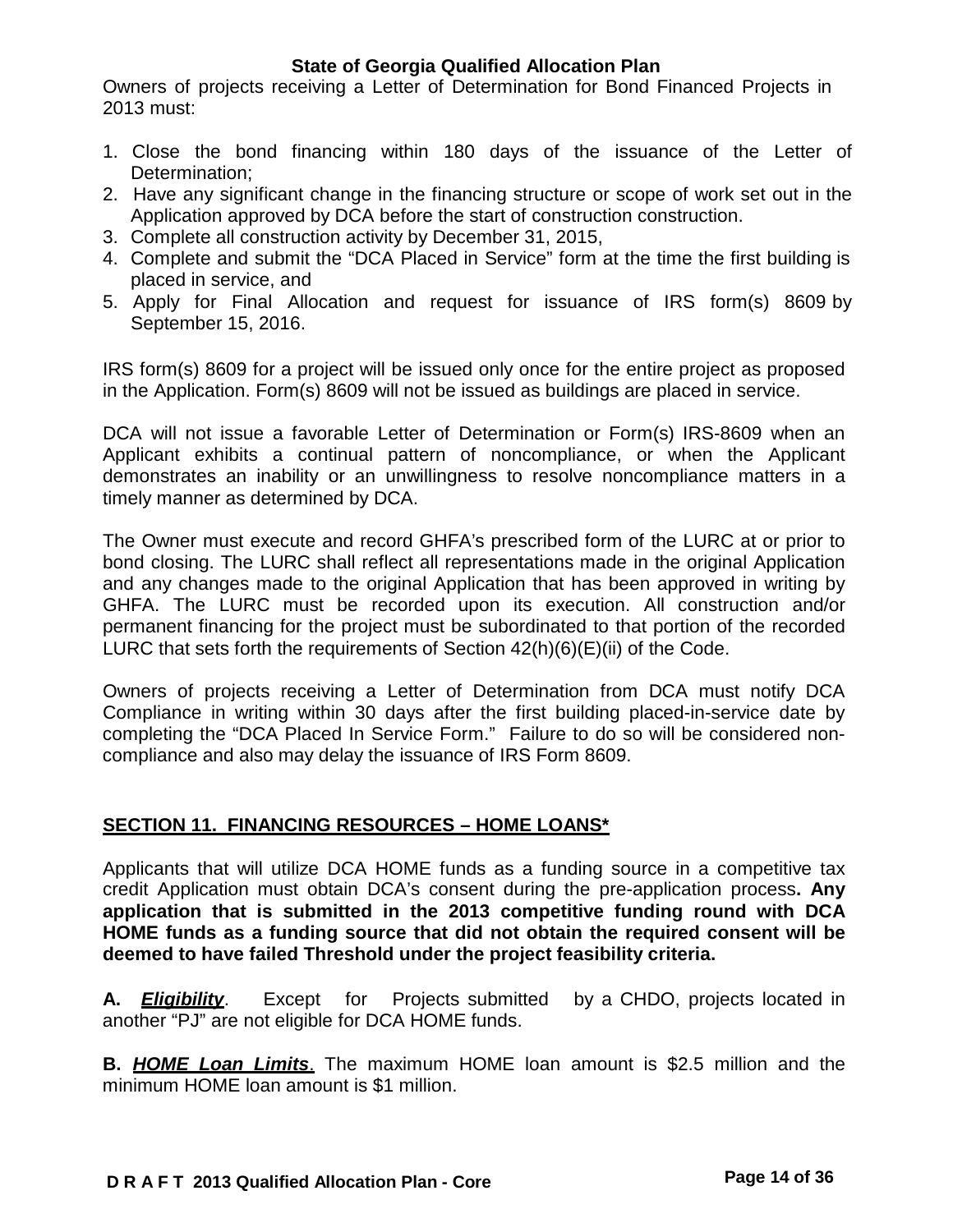**C.** *Failure to Use 2013 DCA HOME Funds*. Applications/Projects that receive consent to utilize HOME funds as a funding source are required to utilize the requested funds if the project is selected for an award of tax credits. Failure to utilize HOME funds may result in the withdrawal of the tax credit award or a finding which may impact future compliance scoring.

**D.** *CHDO Set aside*. Fifteen percent (15%) of the State's HOME allocation will be set aside for projects owned by non-profits that have been pre-qualified by DCA as CHDOs.

CHDOs funded under this Plan must act as sole or joint Owners of newly constructed or rehabilitated rental housing for occupancy by low and very low-income households as set forth in the Plan, Manual, and the HOME regulations. The CHDO must be either the sole general partner of the ownership entity or the managing general partner of the ownership entity. The CHDO must also exercise effective control of the project. In the event the CHDO is a general partner with a for-profit or non-profit general partner, the CHDO must own at least 51% of the general partnership interest. The CHDO (or a wholly owned or controlled affiliate) must receive a percentage of the Developer Fee greater than or equal to the percentage of ownership interest. All DCA communication with the ownership entity will be with the CHDO managing general partner. A copy of the general partnership/joint venture agreement indicating the CHDO's general partnership interest and its share (or the share of the wholly owned and controlled affiliate) of the Developer Fee must be included in the Application.

**E**. *HOME Underwriting Policies***.** DCA's policies for underwriting HOME loans are set out in Exhibit of Appendix II

**F.** *Selection Criteria for Consent*. In the event DCA receives requests for HOME Consents that exceed available HOME funds, Consents shall be issued based on the following selection criteria:

- 1. Rural Projects
- 2. CHDO Projects
- 3. Projects that are proposed to have no debt other than DCA HOME
- 4. Project Teams that are determined by DCA to be Qualified without Conditions
- 5. Successful\* HOME Loan Experience of Owner and Developer (project Owner or Developer must have had a 20% or greater interest in GP or Developer entity)
- 6. Compliance History

Generally, each Applicant will receive only one HOME consent. Applicants that appear to be requesting HOME funds for point purposes and do not show a clear need will not receive a consent. Applications that do not fully utilize available credits in order to show a need for the HOME loan will not be considered for a consent.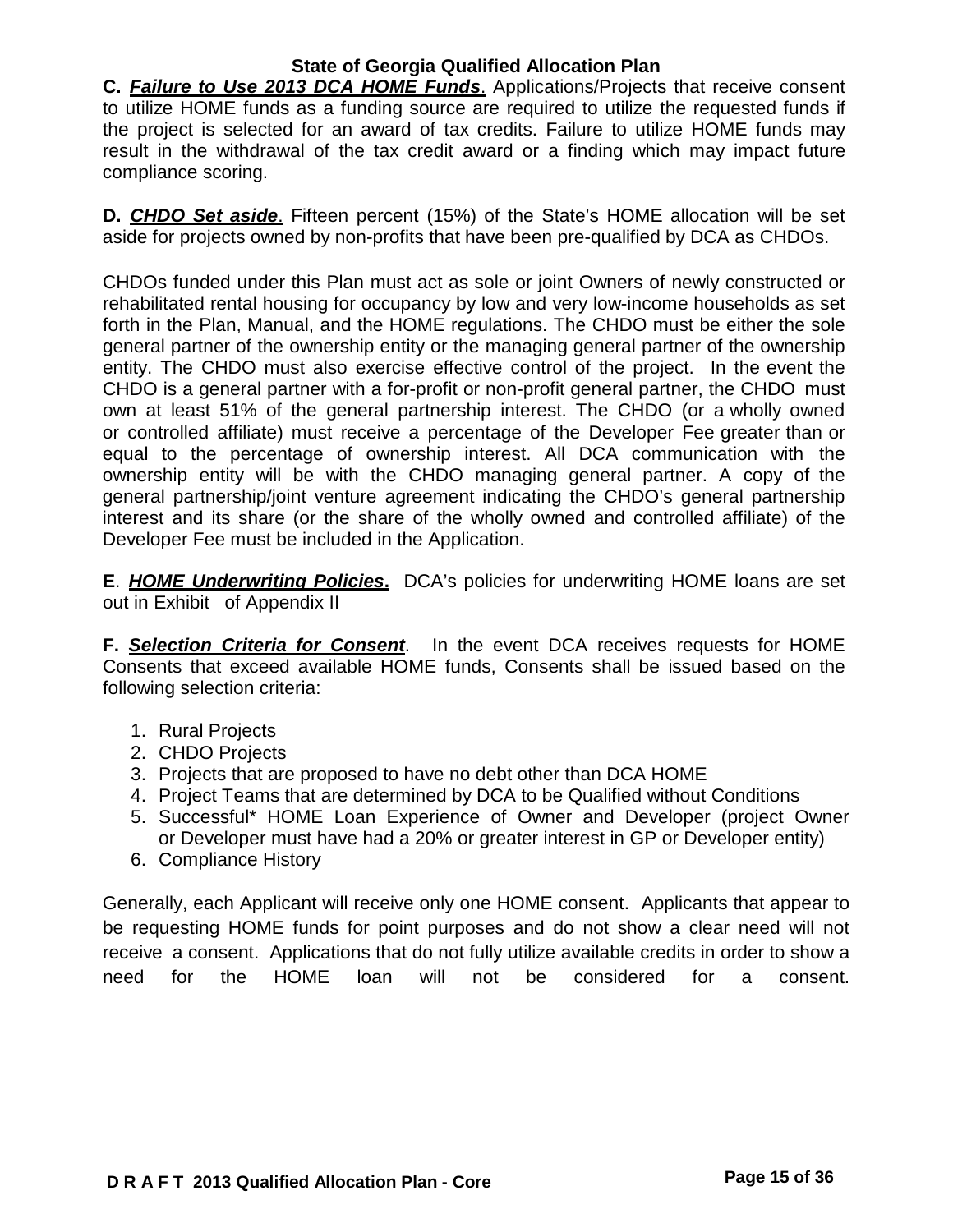**G.** *Final HOME Award*. DCA will issue a HOME preliminary commitment at the conclusion of the 2013 multifamily competitive funding round. A sample of the commitment letter may be found on the DCA website. Final commitments will be issued when the project completes DCA underwriting and is approved by its project loan committee.

Additional policies related to the funding and underwriting of special needs projects may be posted by DCA at a later date.

## **SECTION 12. ELIGIBILITY**

DCA may perform a full criminal, employment, and credit investigation of all Project Participants.

In order to be eligible to participate, project participants must be current in all outstanding fees owed to DCA, including but not limited to Compliance Monitoring Fees and LIHTC allocation fees.

### *A. Ineligible Project Participants*

Proposed Project Participants may be ineligible to participate in the 2013 competitive round and to receive funding under the Plan if the proposed Project Participant falls within any one of the following categories:

*1***.** *Continuing Non-Compliance, Disqualification in DCA Programs.* Principals of projects awarded Credits or HOME Loans in previous award cycles must remain materially in compliance with all applicable requirements of the Credits and the HOME Loan programs to remain eligible to compete for future Credits or HOME Loans. Material noncompliance status exists when, an Applicant exhibits a continual pattern of noncompliance or when an Applicant demonstrates an inability or an unwillingness to resolve non-compliance matters in a timely manner.

*2. Failure to Commence and Complete Projects.* Project Participants must start and complete outstanding DCA HOME Loan or Credits projects in a timely manner and meet all material obligations under applicable loan documents and/or carryover allocations to remain eligible to compete for future Credits or HOME Loans.

Project participants must accurately complete and submit all forms required under Federal regulations in a timely manner including, including but not limited to tenant data and Davis- Bacon documentation.

*3. Previous Conduct.* Project Participants may be disqualified by DCA from participation based on previous conduct. Examples of conduct which may result in disqualification include, but are not limited to, any Owner, Developer, Manager or principal of such entity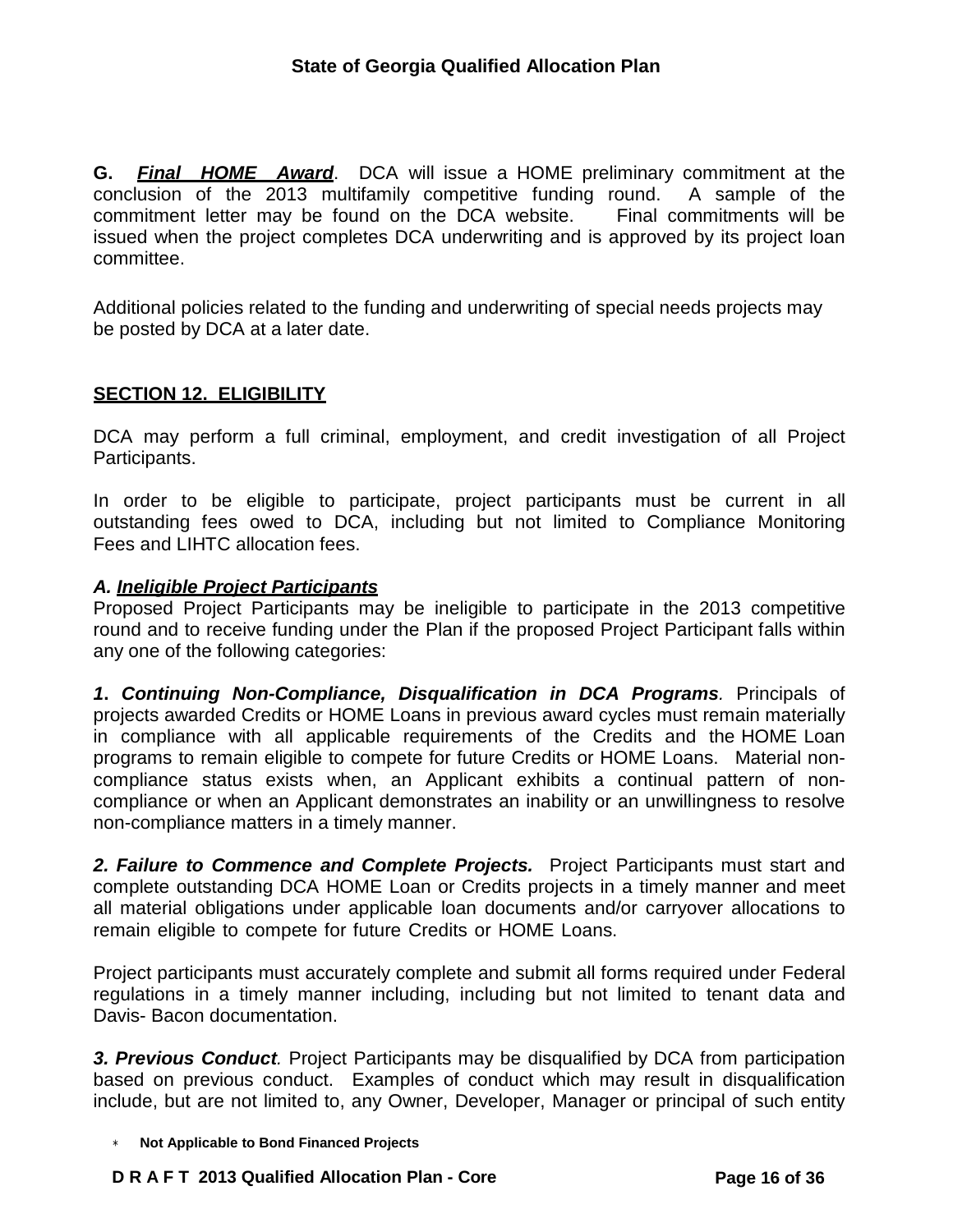that has been debarred by HUD, subject to criminal conviction or found to have submitted fraudulent information to DCA or any other government entity.

If an entity is determined to be ineligible to compete for DCA tax credit and HOME resources, the principals of that entity will also be ineligible. A disqualification under this subsection will result in the individual or entity involved not being allowed to participate in the 2013 competitive cycle or the tax exempt bonds 4% tax credits and removing from consideration any application where they are identified.

*4. Federally Debarred & Suspended Entities.* Any person (individual, corporation, partnership, association), principal (officer, director, Owner, partner, key employee, or person who has critical influence), or agent for a Project Participant (including Consultant) that is under debarment, proposed debarment, or suspension by a federal agency is ineligible to participate in the 2013 Competitive Scoring process. Such Applications will be rejected. Each Project Participant and consultant must include in the Application a statement concerning all criminal convictions, indictments, and pending criminal investigations of all members of the general partnership and must provide dates and details of each circumstance, unless otherwise prohibited by court order, statute or regulation.

*5. Failure to Use Previously Awarded Credits.* DCA's policy is that projects awarded credits must be completed by the applicable Placed-In-Service date. An owner who cannot utilize awarded credits for any reason must still pay the credit allocation fee for the project. Provided the owner returns the credits and pays the applicable tax credit allocation fee in a timely manner, the project is eligible to be resubmitted in a future application round. If the resubmitted Application is approved, the Owner will pay a new credit allocation fee. The owner must inform DCA of its intent to return credits. DCA will then direct the owner on the proper timing and process for returning the credits.

In very limited circumstances, DCA will consider a forward exchange of credit if a delay in completion is due solely to circumstances beyond the control of the Owner/Developer. Examples of such delays include unforeseen sewer issues, delays due to HUD policy and procedures or for extraordinary delays in the issuance of local development or building permits. In the event DCA does approve a forward exchange, the placed in service date will be extended for only a period of six months.

Failure to meet that extended placed in service date (six months) will be considered a major instance of non compliance and will be considered in DCA Compliance scoring.

*6. Financial Insolvency of Participant.* Any person (individual, corporation, partnership, association), principal (officer, director, Owner, partner) of a Project Participant (including Consultant) that is bankrupt, insolvent or in danger of insolvency is ineligible to receive an allocation of credits under the QAP. DCA may request information including but not limited to credit reports, financial statements or other documentation relating to a participant's financial status. In making this determination, DCA will also review each Participant's portfolio and consider whether projects are in default, have a high percentage of receivables, have high vacancy rates or have other solvency issues.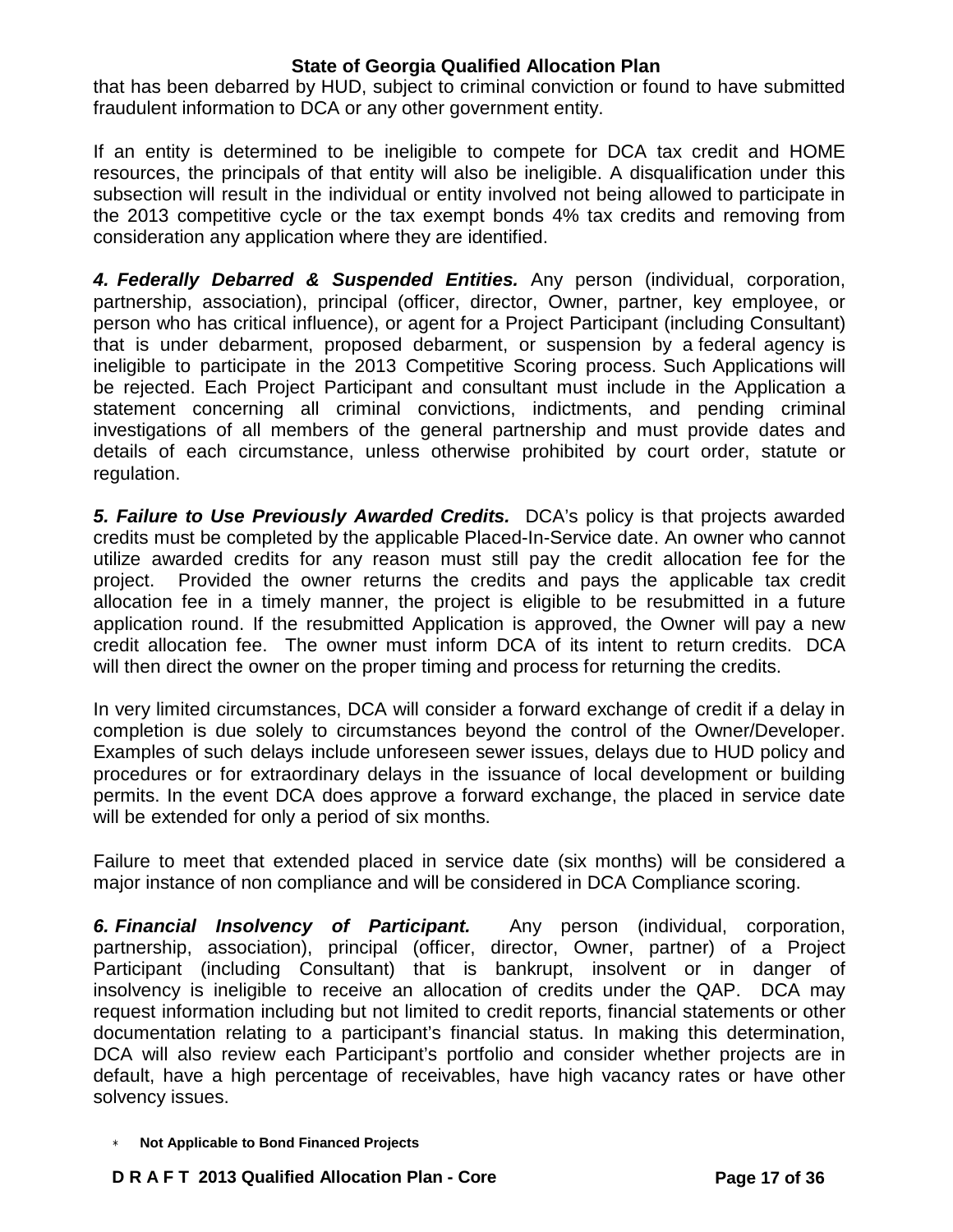# *B. Projects*

## *1. Scattered Sites*

- a) *Eligibility of Scattered Sites*. All Applications proposing scattered sites must meet the following requirements:
	- All of the residential units are income and rent restricted as set forth in Section 42 of the Code;
	- All buildings in the project must be under the ownership of one entity;
	- All buildings in the project must be developed under one plan of financing and considered a single project by all funding sources;
	- All units in the scattered site Application must be managed by one management entity;
	- The scattered sites must be appraised as a single proposed development, if applicable; and,
	- Each site within the proposed project must meet all applicable Threshold and Scoring criteria.
- *b) Legal Opinion*. Applications should include a legal opinion on scattered site to support the project's development.
- *c) Additional Eligibility Requirements by Building Type*
	- *Multifamily Scattered Site Eligibility*. Scattered-site projects involving multifamily properties will be eligible to apply if they have no more than six (6) non-contiguous parcels within a ½ mile radius and a minimum of four (4) residential units per parcel, except for parcels on which the community center is located. In reviewing these waivers, DCA will be looking at the Applicant's management plan for the project as well as whether there is a tenant ownership plan in place.
	- *Single Family Scattered Site Eligibility*. Scattered site projects involving single family homes will be eligible to apply if they include no less than 20 single family homes where no more than 50% of the homes are contiguous.

A single family scattered site application which seeks to acquire additional homes after the application deadline date may be eligible to receive a conditional reservation of credits. The applicant must demonstrate control over at least 50% of sites at the application deadline date, with all sites meeting applicable Threshold and Scoring requirements. The Applicant must submit a detailed acquisition plan which includes the projected number of sites to be added along with a description for how the remaining sites will be acquired in a limited timeframe. The Core Application must demonstrate feasibility assuming that all sites will be acquired according to the acquisition plan. Supporting documentation from all financing partners must demonstrate a full understanding of the submitted acquisition plan. Applicants for 9% credits must compete to receive a conditional reservation of credits.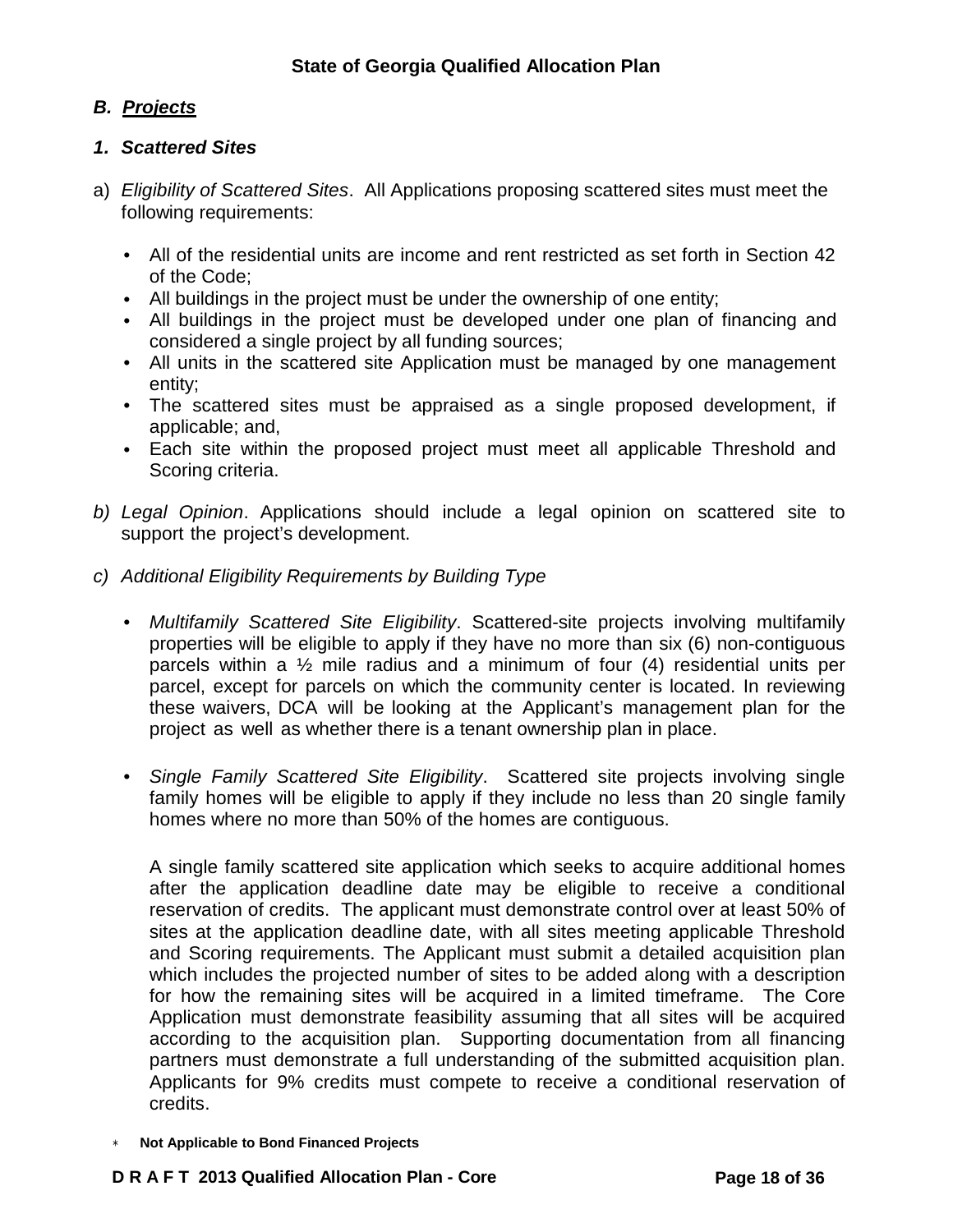If the proposed Application receives a conditional reservation of credits, the Project Team will have 120 days from the reservation date to complete acquisition of sites and submit a revised Application for DCA review. The revised Application must satisfy all applicable Threshold requirements for each parcel. Documentation submitted from financing partners must be updated and consistent with the representations of the revised Application. DCA will nullify the reservation of credits if the revised Application fails to satisfy Threshold requirements or if the Application receives a lower score which causes it to fall below the range for selected applicants. Additionally, the following eligibility requirements apply:

- ∼ A Qualified Without Conditions entity with single-family development and ownership experience must be the majority owner and developer of the proposed project.
- ∼ All properties must be located within the boundaries of a defined neighborhood which is part of a larger community revitalization plan.
- ∼ The proposed project must include financial support from the local government and/or  $3<sup>rd</sup>$  party private foundations and must be designated as a high-priority project by the local government. If a local government issues support for more than 1 scattered site application, then no scattered site application within the local government's jurisdiction will be eligible.
- ∼ The proposed management company must have a record of successful single family rental and tax credit experience.
- *2. Detached Single-Family Rental Housing.* Detached single family housing proposals will be eligible for funding if they satisfy the following requirements:
- a) The Application must include in its operating budget the costs associated with the continuous upkeep of each rental house, including ground maintenance, at the project Owner's expense. These costs must be supported by a detailed maintenance plan.
- b) The Application must have a detailed Replacement Reserve analysis and plan.
- c) The house designs must reflect architectural diversity through the use of different elevations and styles.
- d) Landscaping must be appropriate for detached, single family housing.

# **SECTION 13. SUBMISSION REQUIREMENTS AND AWARD LIMITATIONS**

## *A. Pre-Determinations*

*1. Pre-determination of proposed Project Team Qualifications***.** In order to receive a predetermination of an entity or individual's Qualifications for the 2013 round, Applicants must submit all required documentation for DCA review and approval prior to see Exhibit A DCA Pre-Application Deadlines and Fee Schedule.

*2. DCA HOME Consent.* Applicants that will utilize DCA HOME funds as a funding source in a 2013 competitive application must obtain DCA's consent during the preapplication process. Applicants must submit all required documentation for DCA review and approval prior to see Exhibit A DCA Pre-Application Deadlines and Fee Schedule.

∗ **Not Applicable to Bond Financed Projects**

### **D R A F T 2013 Qualified Allocation Plan - Core Page 19 of 36**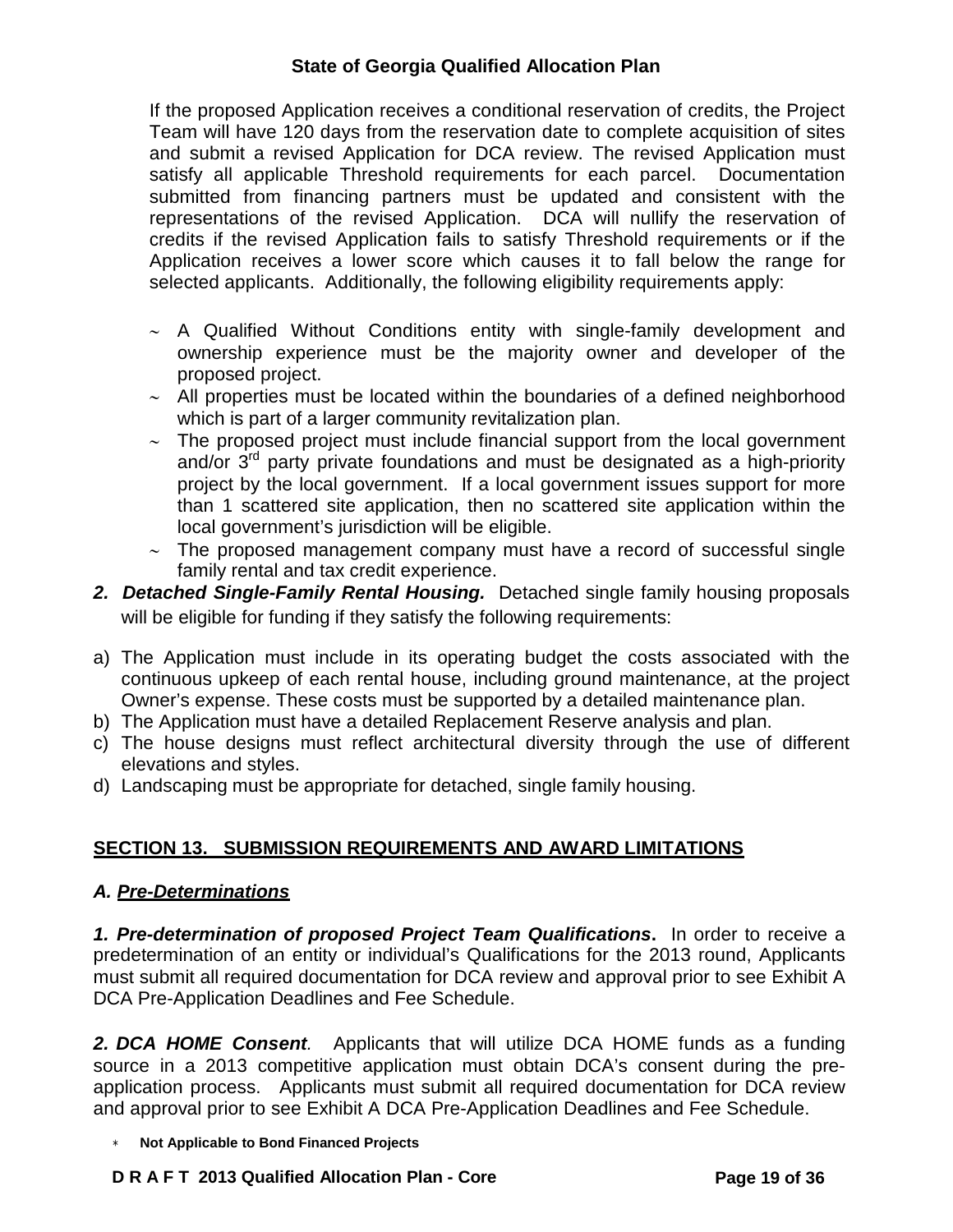## *3. Other Pre-determinations*

- a) Architectural Standards Waiver
- b) Amenities Waiver
- c) Site Analysis Packet or Feasibility Study for Sustainable Communities
- d) Noise waiver
- e) Payment and performance bond waivers
- f) Operating expenses waiver

All other material must be submitted in the Application.

## *B. Application Submission Requirements.*

## *1. Date and Time of Application Submission*

a) *9% Applications*. DCA will conduct one Competitive Application cycle for 9% Credit and HOME Loan funding resources during 2013. Applications must be delivered by the deadline to:

> Georgia Department of Community Affairs Housing Finance Division/Office of Affordable Housing 60 Executive Park South, N.E. Atlanta, Georgia 30329-2231

The complete Application is due at DCA by 4:00 PM on June 13, 2013. DCA will not accept any applications after this date and after this time. At 4:00 PM, the Application Submission process will be closed and irrespective of any extenuating circumstances, no Applications or portions thereof will be accepted. The use of a third party or common carrier to deliver the Application does not relieve the Applicant of its responsibility for meeting the Application Submission deadline. Consequently, there will be no exceptions to this deadline. In addition, no assemblage, packaging, or other form of Application preparation will be permitted at any time on DCA premises.

b) *4% Applications***.** 4% Tax Credit Applications for Bond Financed Projects can be submitted throughout the year subsequent to Bond Allocation, but no later than seventy five (75) days prior to bond closing date, and are subject to applicable criteria set out in the Core Plan, Threshold Criteria, Core Application Instructions, Core Application and Application Manual. All waiver requests must be submitted no later than 30 days prior to the 4% Tax Credit application submittal.

*2. Application Submission Package.* A complete Application package must include all required documentation and all applicable Application fees. In the event the electronic version of the Core Application does not conform to the original print out of the Core Application, the electronic version of the Core Application shall be deemed the correct Application.

Applicants must submit complete Applications according to the directions and format prescribed in the 2013 Core Application Instructions and the 2013 Application

∗ **Not Applicable to Bond Financed Projects**

## **D R A F T 2013 Qualified Allocation Plan - Core Page 20 of 36**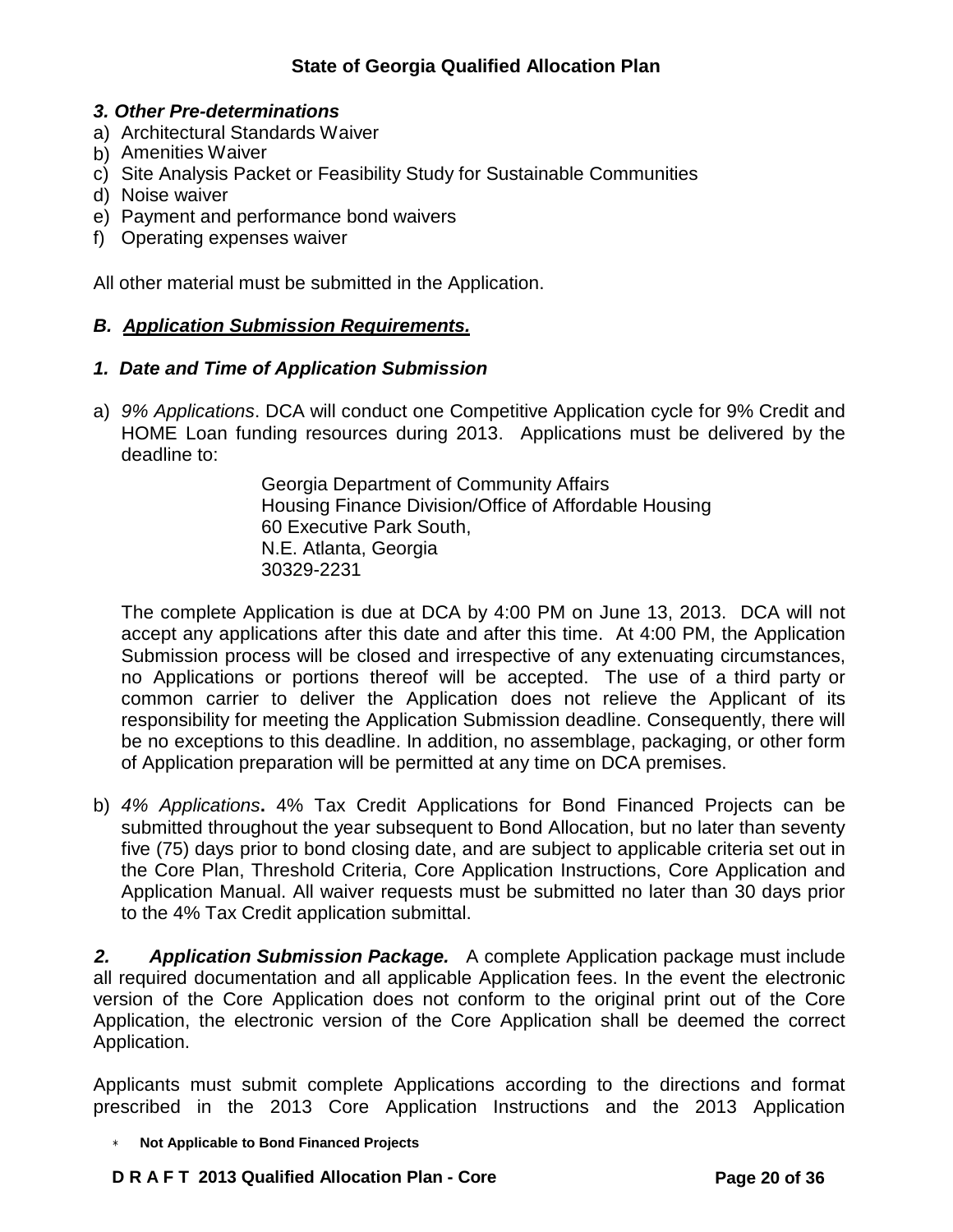Manual. No additional documentation will be accepted after the Application Submission deadline described in this Section unless specifically requested by DCA as part of the clarification review.

Applicants for 9% Credits and/or HOME funding will be required to self-score their Applications and fully explain their rationale in support of the scoring decision for each criterion. Applicants' self-scores must be done in strict accordance with the provisions of the Plan and the Application Manual.

*C. Maximum Number of Applications.\** DCA will assign sequential project numbers to all Applications in the order they are received, and prior to any form of Application review. Applicants will be permitted to submit a maximum of four (4) Applications for funding resources under the Plan. This limitation applies to Ownership interests of all proposed Project Participants except for Syndicators. Ownership interests of all Project Participants in the proposed Applications will be reviewed. If it is determined that a Project Participant has proposed Ownership interest in more than four (4) Applications, DCA will only evaluate the first four (4) project Applications submitted to DCA. Any other Applications which include the same Project Participant will be considered ineligible and will not be evaluated.

## *D. Award Limitations\**

*1. Project Limitations.* DCA will not award more than \$950,000 of credits to any project in the competitive round. In extenuating circumstances, DCA may consider a waiver of these requirements for projects that have received significant federal funding with time sensitive deadlines for expenditures, which have expiring Section 8 contracts or which are necessary to comply with the settlement order relating to housing of tenants with special needs. In no event will such waiver exceed \$1,050,000. Such a waiver must be obtained prior to Application Submission.

*2. Maximum Ownership/Development Interests.* Applicants will be limited to direct or indirect Ownership/Development interest in projects in which the combined total Federal Credit from the 2013 competitive funding round cannot exceed one million seven hundred thousand dollars (\$1,700,000) and/or total HOME funding cannot exceed twenty five percent (25%) of the total HOME Loan resources available. This limitation applies to direct or indirect Ownership/Development interests of all proposed Project Participants, except Syndicators. Once an applicant has been awarded projects that meet the above limits, all of that Applicant's lower scoring projects will be deemed ineligible. For non-profit applicants, DCA will look at Executive Directors and common threads of effective control as well as whether different non-profit entities have met DCA Qualification requirements through the same individuals or entities.

*3. Adjustment of Maximum Number of Projects Allowed.* In the event an Owner/Developer fails to meet deadlines on projects, has a significant number of projects under development but not completed or is experiencing a financial issue with regard to an existing project, DCA may elect to reduce the number of projects that can be awarded under the project cap.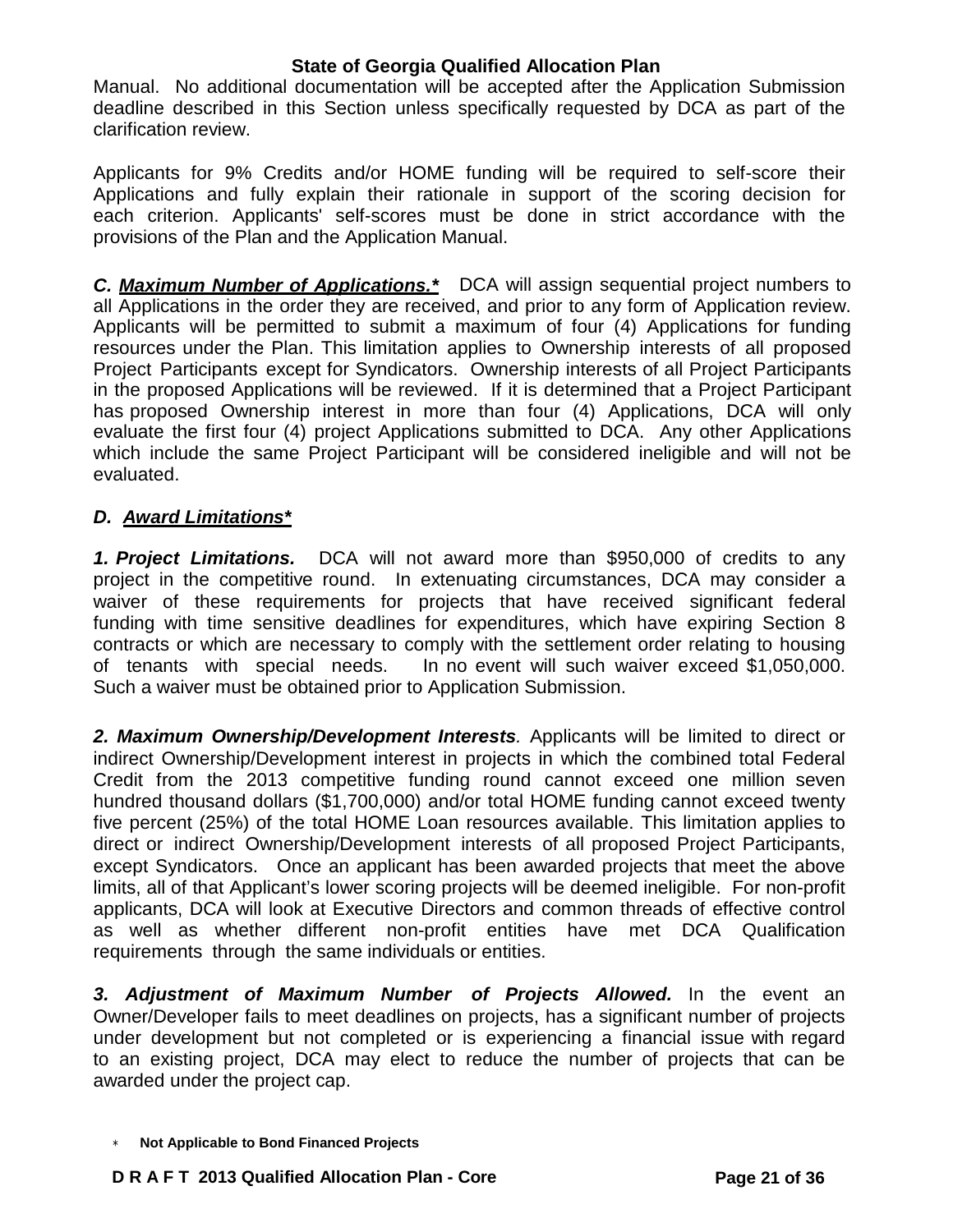# **SECTION 14. POST AWARD DEADLINES**

*A. Construction Documents.* For 9% deals, a boundary survey, topographic survey, and geotechnical soils boring report must be submitted to DCA for review and approval no later than **60 days after announcement of awards**. Additional Construction Documents as fully outlined in the Architectural Manual must be submitted to DCA for review and approval no later than the date listed on **Exhibit A DCA Post Award Deadlines and Fee Schedule**. Applicants that fail to meet this deadline may have their credit allocations withdrawn by DCA.

For 4% deals, Construction Documents as fully outlined in the Architectural Manual must be submitted to DCA for review and approval at time of application.

For HOME deals, please comply with the deadlines in the HOME Commitment Letter.

*B. Tax Credit only Projects Construction Loan Closing.* For tax credit only projects, construction financing and equity closing must occur no later than August 31, 2014. The construction loan documents along with the limited partnership agreement must be submitted to DCA within 10 days of the closing deadline.

*C. Tax Credit only Projects Commencement of Construction/Rehabilitation\*.* Owners of projects receiving 9% Tax Credits for new construction or rehabilitation in the 2013 round must commence construction or rehabilitation no later than **September 30, 2014**. Failure to commence construction as scheduled may cause an automatic recapture of the Credits. DCA will closely monitor construction start dates.

*D. Tax Credit and Home Projects Commencement of Construction/Rehabilitation\*.* Projects receiving HOME Loans must not begin construction prior to DCA's issuance of the environmental release nor prior to the HOME Loan closing. However, all projects receiving a HOME loan award in 2013 must have satisfied all conditions necessary to commence construction within one (1) year of the date of the initial HOME commitment. Exceptions may be granted by DCA in accordance with HUD regulations, but must be requested prior to the start of construction. DCA will closely monitor construction start dates. Failure to comply with this policy may result in cancellation of the HOME Loan Commitment or other penalties.

*E. HOME Loan Closing\****.** All projects receiving a HOME Loan award in 2013 must close their HOME Loans on or before **August 1, 2014**. Applicants unable to close within that time period may have their commitment for HOME funds withdrawn.

<sup>∗</sup> **Not Applicable to Bond Financed Projects**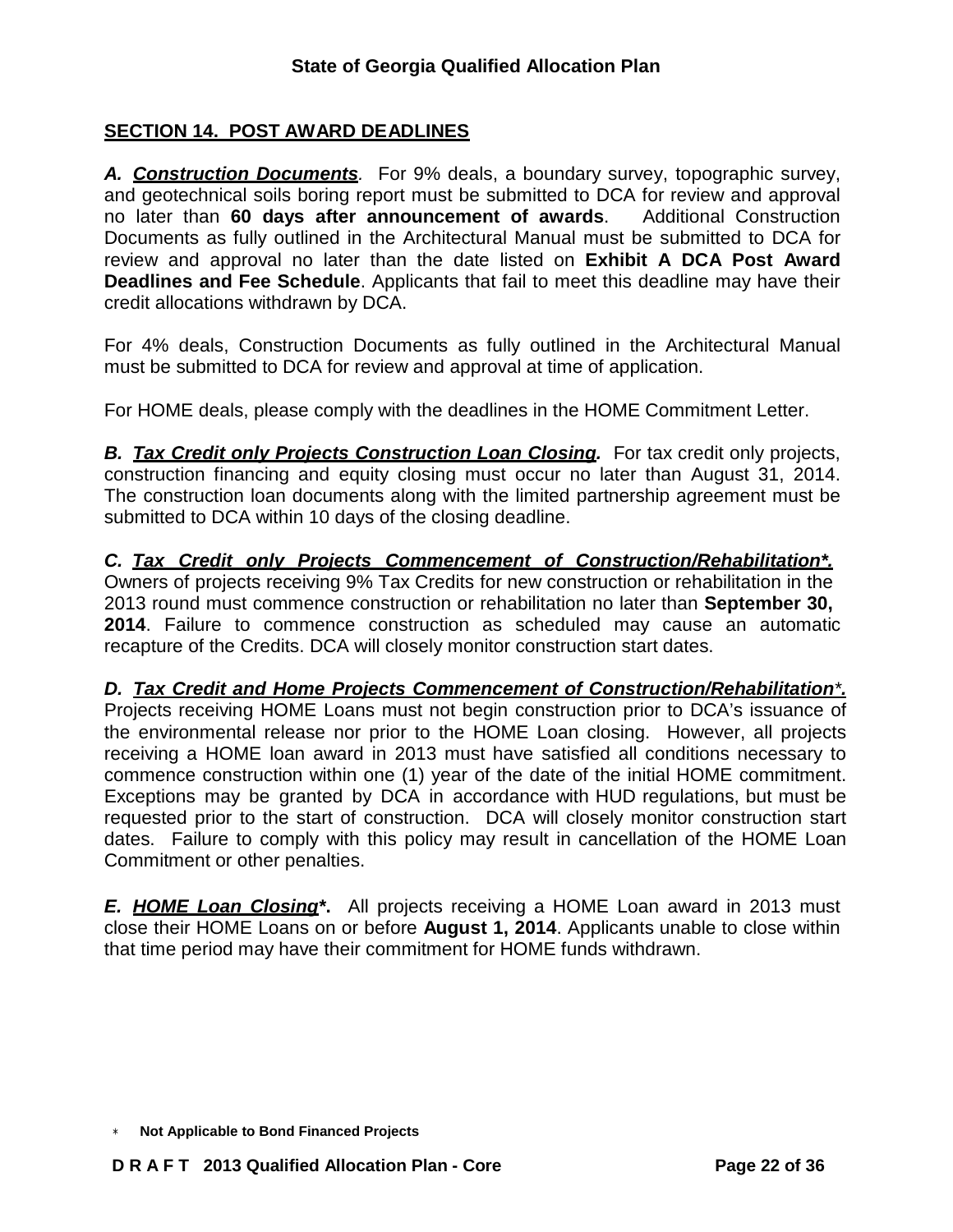*F. Completion of Work Scope.\**Owners of projects receiving Credits in the 2013 round for the rehabilitation of an existing property must perform 100% of the work scope in accordance with the original physical needs assessment submitted with the Application no later than December 31, 2015. Owners of properties receiving Credits for new construction in the 2013 round must perform 100% of the work scope as set forth in the DCA approved construction drawings and specifications no later than December 31, 2015. Certificates of Occupancy for the residential buildings must be issued by the local jurisdiction before end of business December 31, 2015. Temporary Certificates of Occupancy that prohibit occupancy or condition occupancy will not be accepted to meet this requirement. DCA will inspect projects requesting IRS Form(s) 8609 to ensure that all work has been completed prior to issuing Form(s) 8609. If a lesser percentage is completed, DCA reserves the right to recapture all Credits allocated. DCA may approve modifications to the proposed work scope upon written request.

*G. Placement-In-Service.\** Owners of projects receiving Credits in the 2013 round must place all buildings in the project in service by December 31, 2015.

*H. Compliance Monitoring Fee Payment Date***.** All compliance monitoring fees must be paid within eighteen (18) months of issuance of the carryover allocation document, but no later than the placed in service date or December 31, 2015, whichever is earliest. Failure to do so may adversely affect the Applicant's ability to compete in future funding rounds. In no case will the final Federal Credit allocation (IRS Form 8609) be issued before these fees are paid.

*I. Final Allocation Application Deadline.* Owners of projects receiving Credits or a Determination letter in accordance with this QAP must apply for Final Allocation and request for issuance of IRS form(s) 8609 by February 15, 2016 for 9% credit projects, and September 15, 2016 for 4% credit (tax exempt bond) projects IRS form(s) 8609 for a project will be issued only once for the entire project as proposed in the Application. Form(s) 8609 will not be issued as buildings are placed in service. Extensions may be approved by DCA on a case-by case basis. Before the final allocation is submitted, the final HOME draw must be dispersed and required Contractor cost certifications submitted.

# **SECTION 15. PROJECT RECONFIGURATION/APPLICATION MODIFICATION**

Applicants will not be allowed to make any changes to the Application after Application Submission to DCA and prior to the announcement of awards. DCA may allow Applicants to correct deficiencies in the Application if DCA does not approve a sufficient number of Applications to use all the Credit authority available in an Application cycle *and* it receives Applications that are acceptable except for minor deficiencies that the Applicant can address within a reasonable period of time (generally not to exceed 10 business days).

Subsequent to awards, applicants will generally not be allowed to make any changes to the Application. However, once a project is selected for funding, if Applicants believe extenuating circumstances warrant a change, and the change would not significantly alter the project's original concept or score, a written request for such a change will be

∗ **Not Applicable to Bond Financed Projects**

## **D R A F T 2013 Qualified Allocation Plan - Core Page 23 of 36**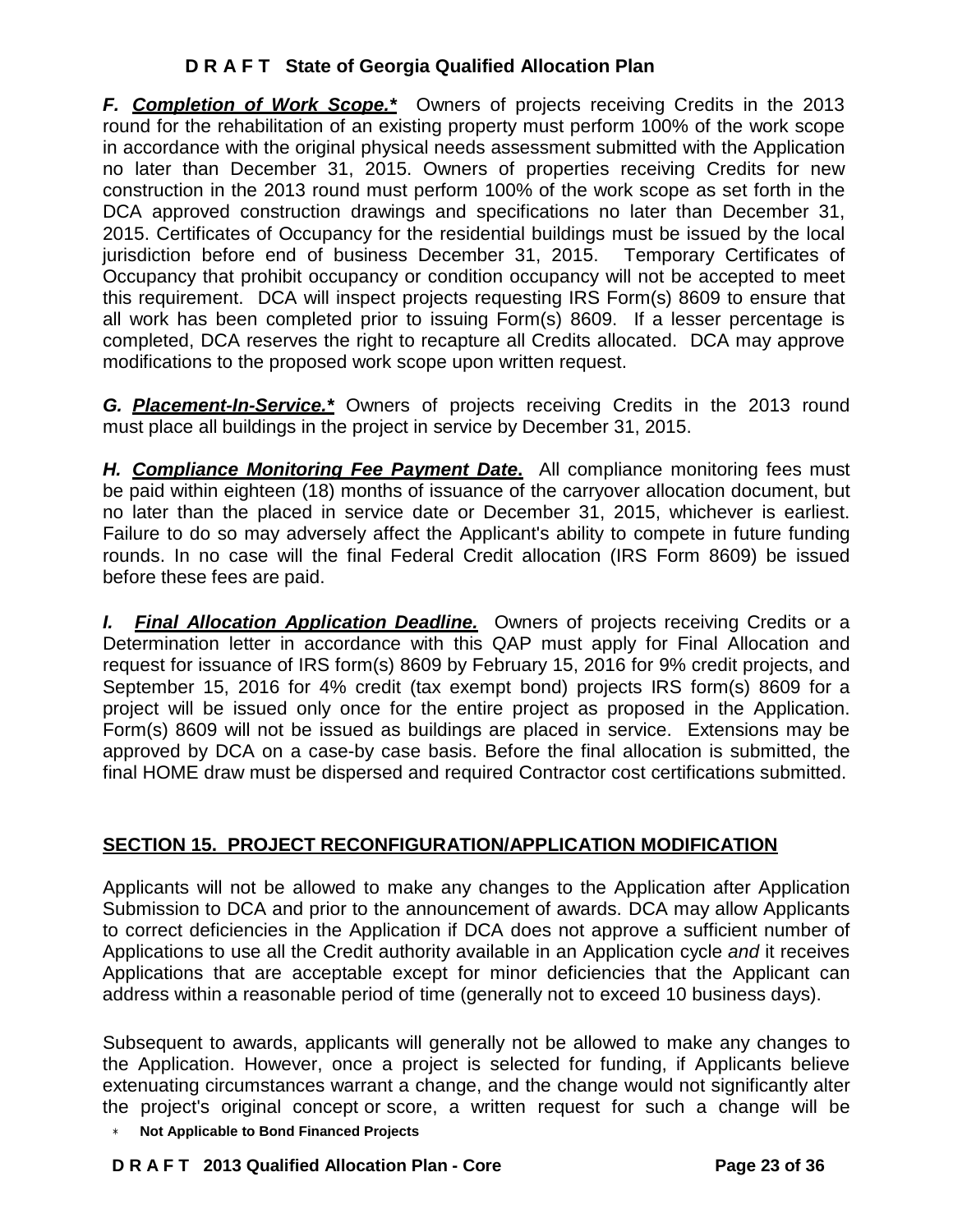considered by DCA. The request must be submitted on the Request for Post Award Project Concept Amendment Form and accompanied by the appropriate fee. This provision applies to any changes proposed after Application award, and if an award is made, throughout the project's Compliance Period or Period of Affordability, whichever is longer. Applicants' written requests must clearly establish the importance of the change, and why it is necessary to ensure the project's long-term financial feasibility and economic viability. Examples of substantial changes that must be documented and submitted for approval include but are not limited to: changes in the number of tax credit units, market units, unit mix, amenities, unit count, legal descriptions, and direct or indirect transfers of the general partner's or Developer's interest.

Failure to abide by this provision will adversely affect the Applicant's eligibility to receive future DCA funding.

## **SECTION 16. FEES AND DEADLINES**

The fees indicated in this Section will be charged based on the legal status of the Applicants. All fees must be paid by certified funds or money order made payable to the Georgia Housing and Finance Authority.

*A. Compliance Monitoring Fees for Multiple Programs.*When DCA is required to monitor projects for compliance with tenant income and/or rent limitations of more than one program e.g., Credits and FDIC, the applicable monitoring fees for each program will be charged. Credit compliance fees must be paid no later than when the project is placed in service. Failure to do so may adversely affect the Applicant's ability to compete in future funding rounds.

**B. Non-Compliant Properties.** Projects having instances of noncompliance that require additional review and follow-up will be assessed with additional compliance fees based on staff time and travel expense.

*C.Late Fees.* Any late fees imposed by DCA will not be considered as a project cost for underwriting purposes.

*D.Fees and Deadlines* can be found in Exhibit "A" to this core (DCA Deadlines and Fees)

# **SECTION 17. EVALUATION OF APPLICATIONS**

*A. Stage I - Completeness Review*. Applications received by DCA will be reviewed for completeness, including but not limited to:

- 1. organization of the hard copy and electronic Application submission;
- 2. inclusion of all required Application forms;
- 3. inclusion of Environmental Phase I
- 4. inclusion of Market Study
- ∗ **Not Applicable to Bond Financed Projects**

## **D R A F T 2013 Qualified Allocation Plan - Core Page 24 of 36**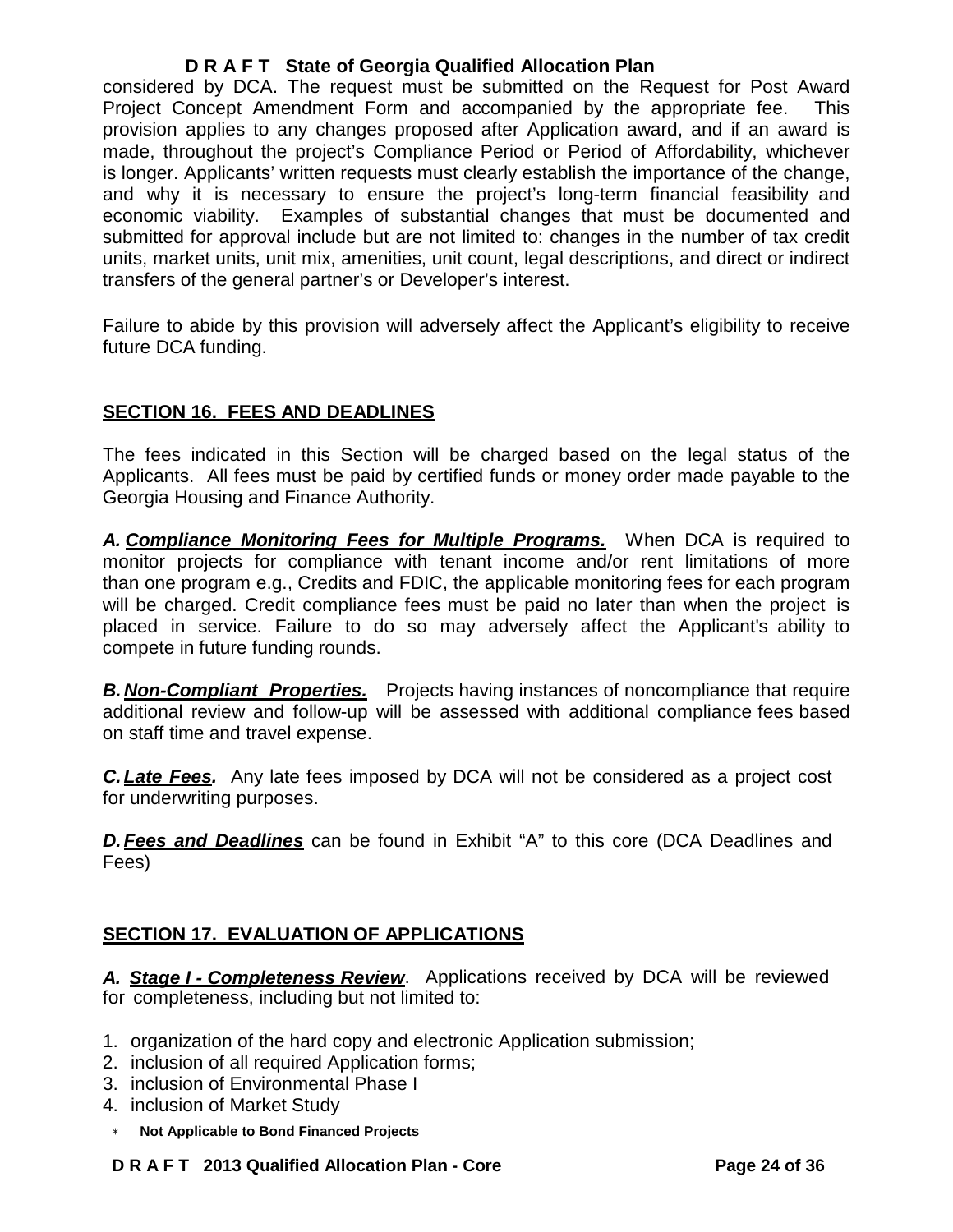- 5. submission of all required supporting documents; and
- 6. Completed Electronic Application

Any project which is deemed substantially incomplete will be returned to the applicant and not subject to further review.

## *B. Stage II – Threshold Review\**

Complete Applications will be reviewed to determine if the project meets the requirements set forth in Appendix I (Threshold). Projects that fail to meet any applicable Threshold requirements at the time of Application Submission will not be considered for an Award. Applicants that submit an Application that fails to meet Appendix I requirements will be notified in writing (by email) of the specific requirement(s) that the Application did not meet. If an Applicant believes the requirement(s) was(were) met, the Applicant must respond in writing within 5 calendar days from the date of the DCA's preliminary Threshold failure notification letter. The response must provide a clear and specific explanation of why the Applicant believes DCA's initial determination was incorrect. DCA will review the response and make a final determination of whether the submitted Application meets all Threshold requirements.

*Threshold Deficiencies.* If an Application contains Appendix I deficiencies which are administrative in nature such as a missing or incomplete document, or need clarification of information submitted in the Application, then DCA may request correction or clarification for such deficiencies. Such a request is referred to as the "clarification request". DCA will provide this request in the form of an email to the Applicant. This clarification period will only be utilized for minor inconsistencies or to help DCA understand the overall project concept. It cannot be used to modify a submitted application or provide documents or reports that were not in existence prior to Application Submission day.

Applicants receiving a clarification request may supply missing or incomplete information and may clarify any inconsistencies related to the specific items identified by DCA in the clarification request. The clarification period will begin on the date of the clarification request and shall end at 4:00 p.m. Eastern Time, on the date specified in the clarification request unless otherwise noted. The clarification request shall specify the means and methods by which missing items may be supplied, incomplete items completed and inconsistencies clarified. It is the applicant's responsibility to ensure that submitted materials are addressed properly to the specified DCA OAH address (electronic or physical).

Applicants may not submit additional items for the purpose of increasing their score. **Any documentation that is provided during the clarification review period that is also applicable to a related scoring item will be reviewed only for Appendix I clarifications and will not be utilized during the scoring review process for the Application.**

<sup>∗</sup> **Not Applicable to Bond Financed Projects**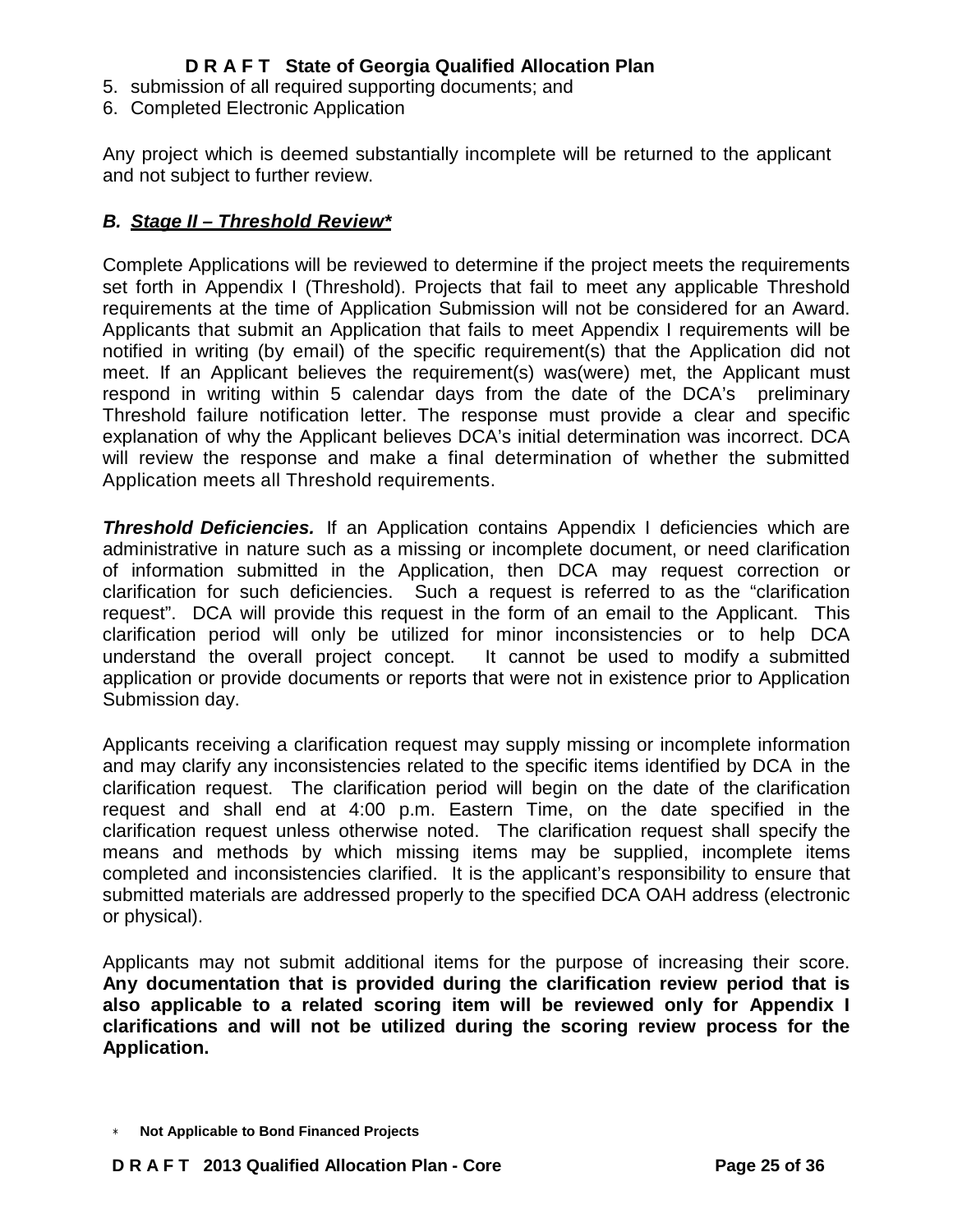## *C. Stage III – Scoring\**

Complete Applications that meet all Threshold requirements will be scored. Applicants will be ranked in descending order by total DCA point score as set for in Appendix II. (Applicants self scores are advisory and are not considered in the final scoring process.)

DCA will provide the preliminary results of the Competitive Scoring of each application to the Applicant. Applicants will be given a forty-eight (48) hour comment period to provide comments to DCA regarding the preliminary scoring of a submitted Application. Applicants may not submit additional items for the purposes of curing scoring deficiencies, justifying self-scores or increasing their scores. Comments must be limited to the Applicants' opinions regarding DCA's scoring determinations.

DCA will review all comments that are received during the comment period prior to assigning each project its final score.

## *D. Stage IV - Selection*

## *1. Competitive Application Selection\**.

Applications with the highest DCA score and a favorable market studies will be allocated resources provided that only one application is submitted in the market area and provided all set asides have been met. DCA will not fund two projects in the same locality with the exception that a new construction and occupied rehab may be selected. In some cases, DCA may select a family and a senior project provided the projects are not located in close proximity to each other and there is a significant showing of demand.

If more than one project receives a competitive score in the same market area, DCA will consider the following factors in selecting the project that will be awarded credits:

- Projects with HOME funds will be selected over projects without HOME funds
- The Project with the higher score will be selected over a lower scoring project.

Applications that do not score high enough to receive an award will be placed on a waiting list. If additional funding becomes available the next highest-scoring Application on the list will be selected for an award.

## *2. Non-Selection for Market Reasons*.

DCA reserves the right to limit the number of projects in a certain geographical area to ensure faster lease up, increase the marketability of the project and increase the likelihood of syndication of projects. DCA recognizes the importance of giving selected projects the maximum chance of success in difficult economic times.

DCA reserves the right to not select a project in a particular market area in order to ensure the success of its existing and funded projects. The following selection criteria will be considered;

- (a) DCA will analyze existing DCA projects located in close proximity to the proposed
- ∗ **Not Applicable to Bond Financed Projects**

### **D R A F T 2013 Qualified Allocation Plan - Core Page 26 of 36**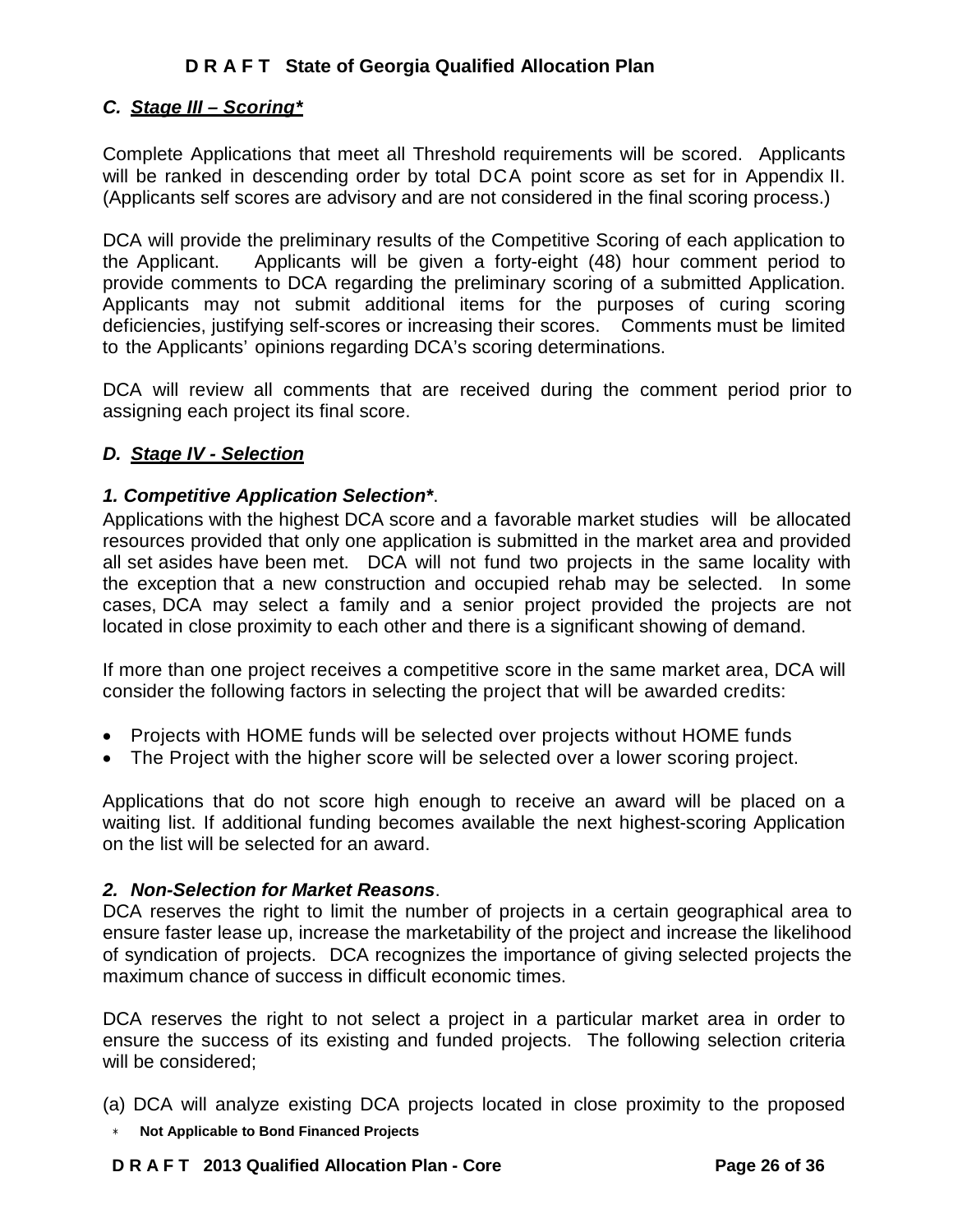project to determine if selection of the project will have significant adverse financial impact on existing affordable housing inventory.

- (b) In order to ensure that projects can achieve lease up quickly, DCA will not generally select a proposed Application for an allocation if a project awarded an initial allocation of credits between 2010 and 2012 is located in close proximity to the proposed site and serving the same population (Family and Senior). "Close proximity" shall be defined in rural areas as the local government jurisdiction or ten miles, whichever is greater. Close proximity shall be defined in urban areas as a two mile radius. (Phased projects are excluded).
- (c) DCA will not generally fund more than one phase of a project in a round.

### *3. Tie-Breaker\**

In the event one or more projects have the same score, but DCA has insufficient resources to fund all of the projects having that score, the following priorities will be utilized to evaluate projects:

- (a) Projects that use least amount of DCA resources per unit
- (b) First selected project for the project team in this round to help ensure more equitable distribution of resources among Applicants
- (d) PHA sponsored projects that utilize Replacement Factor Funds and reduce public housing waiting lists
- (e) Projects that have demonstrated need by providing documentation that established tax credit projects in the same market area have a significant number of tenants on their waiting list
- (f) Family Projects

Tiebreaking criteria are not listed in any particular order.

## *4. Special Allocation Considerations\**

DCA may allocate Credits, up to the first day of the allocation round, based on the prior year's allocation plan with all applicable terms and conditions to projects that received an allocation in the prior year.

### *5. Final Notification\**

DCA will provide the final results of the Competitive Scoring process to all Applicants as soon as possible after the process has been completed. A separate letter will notify those Applicants whose projects are selected for awards. Also, if a DCA HOME Loan is proposed, DCA will issue to the Applicant/borrower a preliminary loan commitment letter. This commitment letter - while not fully guaranteeing that the HOME Loan will be forthcoming - will set forth all the conditions that, if met, will result in a HOME Loan.

### *6. Appeal Process*

The following are DCA's Administrative Rules for review of DCA Threshold Failures and scoring decisions in the 2013 Qualified Allocation Plan: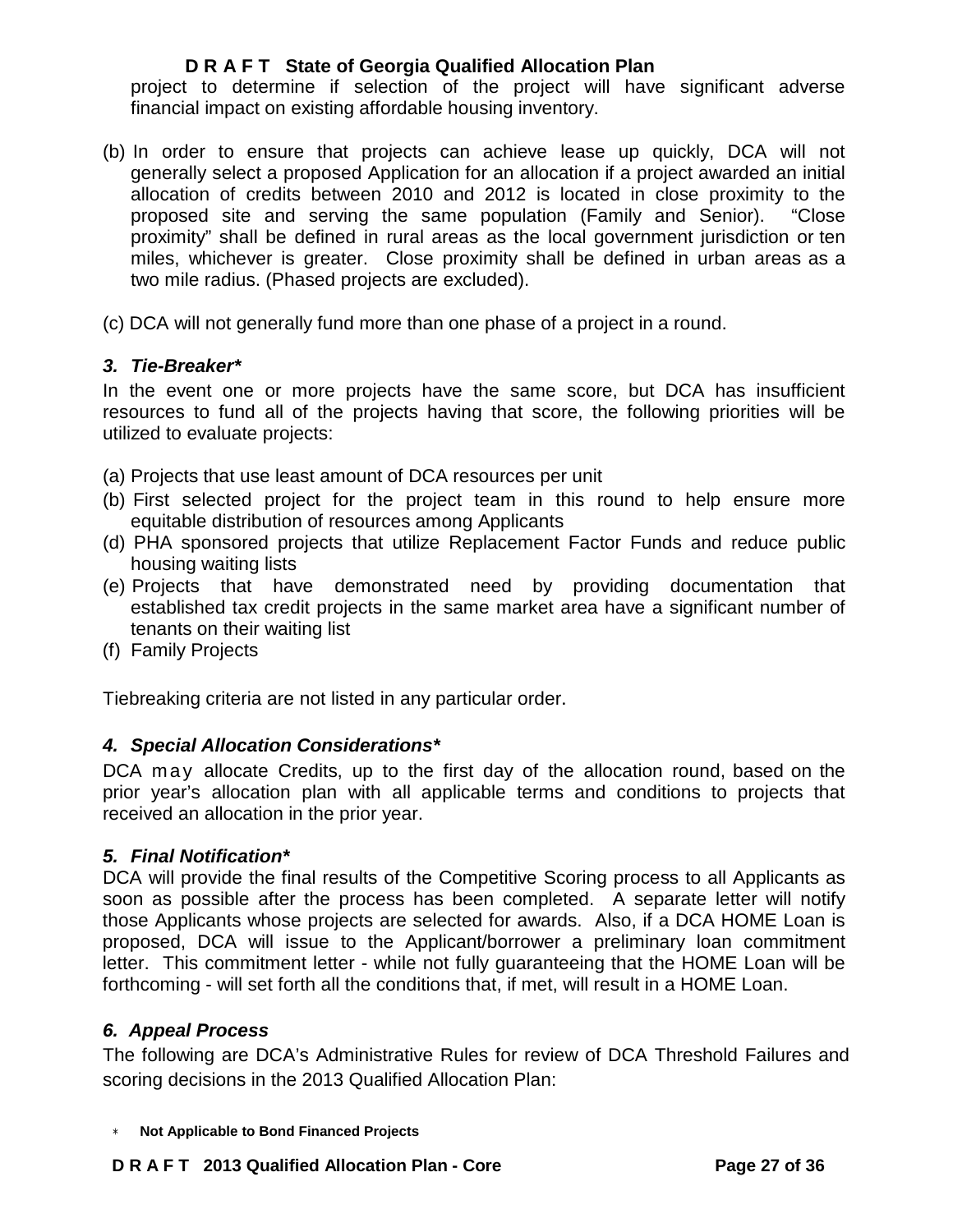Applicants that submitted an Application requesting an award of Federal Low Income Housing Tax Credits may request for DCA to reconsider a Threshold failure decision or a scoring decision that results in the non selection of a proposed project.

The Request for Reconsideration must be in writing and submitted within ten calendar days of receiving a Notice of Final Threshold Failure or Notification of a Project's final score. Requests should be submitted to the attention of the Office Director of the Office of Housing Finance.

Upon Receipt of Request for Reconsideration, DCA shall schedule a meeting with the DCA Review Committee and the Applicant. At that meeting, the Applicant shall have an opportunity to present evidence to the Review Committee that the Threshold Failure or scoring decision was not correct. Only documentation that meets the requirements of the QAP will be considered by the Review Committee. Documents not submitted with the application will not be considered to reverse a scoring decision. Documents that were not submitted as part of the Threshold clarification will not be considered. The burden shall be on the Applicant to prove that the decision that resulted in the non selection of the project was incorrect and that the Application met all QAP requirements, program requirements and statutory requirements.

Upon completion of its review, DCA shall send the Applicant a Decision Letter stating whether the Threshold failure or scoring decision was affirmed, changed (or reversed).

If Applicant seeks further review of its Request for Reconsideration, Applicant may (within three days of receipt of a Decision Letter denying the Applicant's request for reconsideration) submit to the Deputy Commissioner for Housing a request for an Appeal Review. The appeal review shall consist of an additional review of previously submitted documentation by the Deputy Commissioner and Senior Leadership (Appeal Review Committee) as well as a meeting if requested by the Applicant.

The appeal review meeting shall be recorded and available for transcription upon Applicant upon request.

The decision of the DCA senior leadership team shall be considered the final decision of the Agency and not subject to further internal review.

# **SECTION 18. GEORGIA OPEN RECORDS ACT**

All Applications are subject to disclosure under the Georgia Open Records Act (GORA). Applicants must agree in the Application to hold harmless DCA and GHFA for any and all losses associated with disclosures in accordance with GORA.

## **SECTION 19. MONITORING AND COMPLIANCE**

The following are the procedures that GHFA will follow in monitoring for non compliance with the provisions of this section and in notifying the Internal Revenue Service of such

∗ **Not Applicable to Bond Financed Projects**

### **D R A F T 2013 Qualified Allocation Plan - Core Page 28 of 36**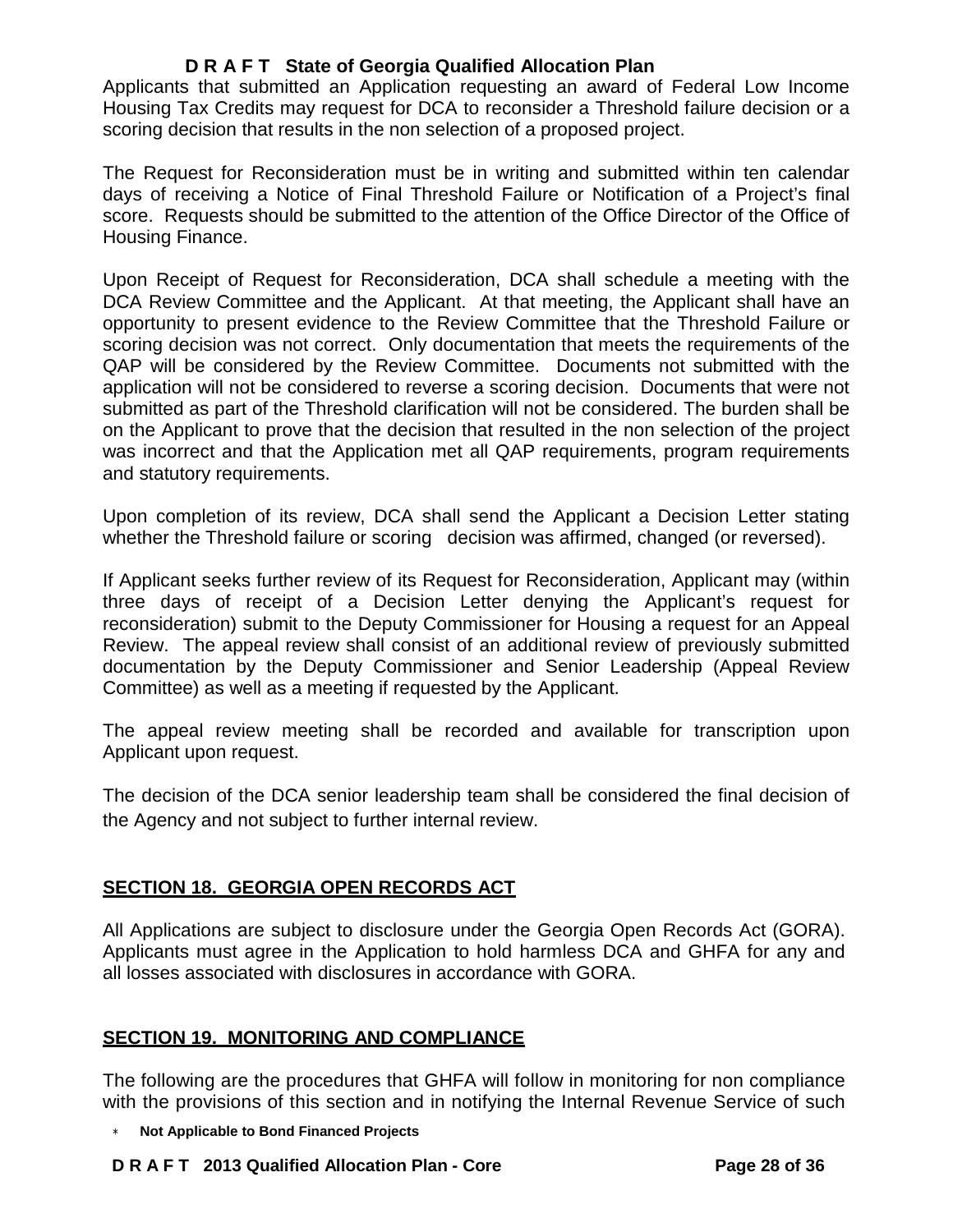non compliance and in monitoring for non compliance with habitability standards through regular site visits.

The Applicant's compliance responsibilities begin with the award of the HOME funds and/or the Credit and will continue through the end of the Compliance Period/Extended Use Period, the Period of Affordability, or the term of the loan, whichever is longer.

Applicants are advised that DCA is required to monitor projects for compliance with the requirements of IRC Section 42, the HOME regulations at 24 CFR Part 92, the representations set forth in the Application, the requirements stated in this Plan, the requirements set forth in the respective program manuals and as represented in all restrictive documents. Although DCA is responsible for monitoring the Owners' compliance with these rules, regulations, and restrictions, this responsibility does not make DCA liable for an Owners' noncompliance.

## *A. Credit Compliance Monitoring Procedures* (Tax Credit and Tax Exempt Bond/ Tax Credit Properties)

Section 1.42-5(a) of U.S. Treasury Regulations requires that each Plan include a procedure that the housing credit agency (DCA) will follow in monitoring for noncompliance with the provisions of Section 42 and in notifying the Internal Revenue Service of any noncompliance of which DCA becomes aware. The procedure for monitoring contained in the Plan must contain procedures consistent with the Regulations that address the following areas: record keeping and record retention; certification and review; on-site inspection; and notification as to noncompliance. This section is included in the Plan to comply with the mandate of the Regulations. DCA reserves the right to make such alteration or amendment to its monitoring procedures as may be required. Specific procedures that Owners must follow to remain in compliance with Program requirements are outlined in Credit Certification Training Materials and in the IRS-issued "Guide for Preparing Form 8823" revised in October 2012. Changes and updates to these materials can be found on the Compliance Section of the DCA web site [www.tinyurl.com/dcacompliance.](http://www.tinyurl.com/dcacompliance)

*B. Section 8 Rental Assistance.* No project may deny a unit to applicants possessing a Section 8 Rental Assistance certificate or voucher unless those applicants fail to meet the minimum requirements for all leaseholders. Federal statutes prohibit discrimination against Section 8 certificate and voucher holders. The number of Section 8 tenants residing at a property cannot be limited under the IRS program regulations at any property receiving DCA Tax Credits and/or HOME funding. DCA will closely monitor whether the tenant application process is structured to avoid such discrimination or whether any actions are taken to discourage Section 8 Rental Assistance certificate or voucher holders from applying. Likewise, all lease provisions must be compatible and not in conflict with Section 8 leases.

*C. Property and Record Compliance*. Please refer to The Guide for Completing 8823 Low Income Housing Agencies Report of Noncompliance or Building Disposition revised in October 2012.

∗ **Not Applicable to Bond Financed Projects**

## **D R A F T 2013 Qualified Allocation Plan - Core Page 29 of 36**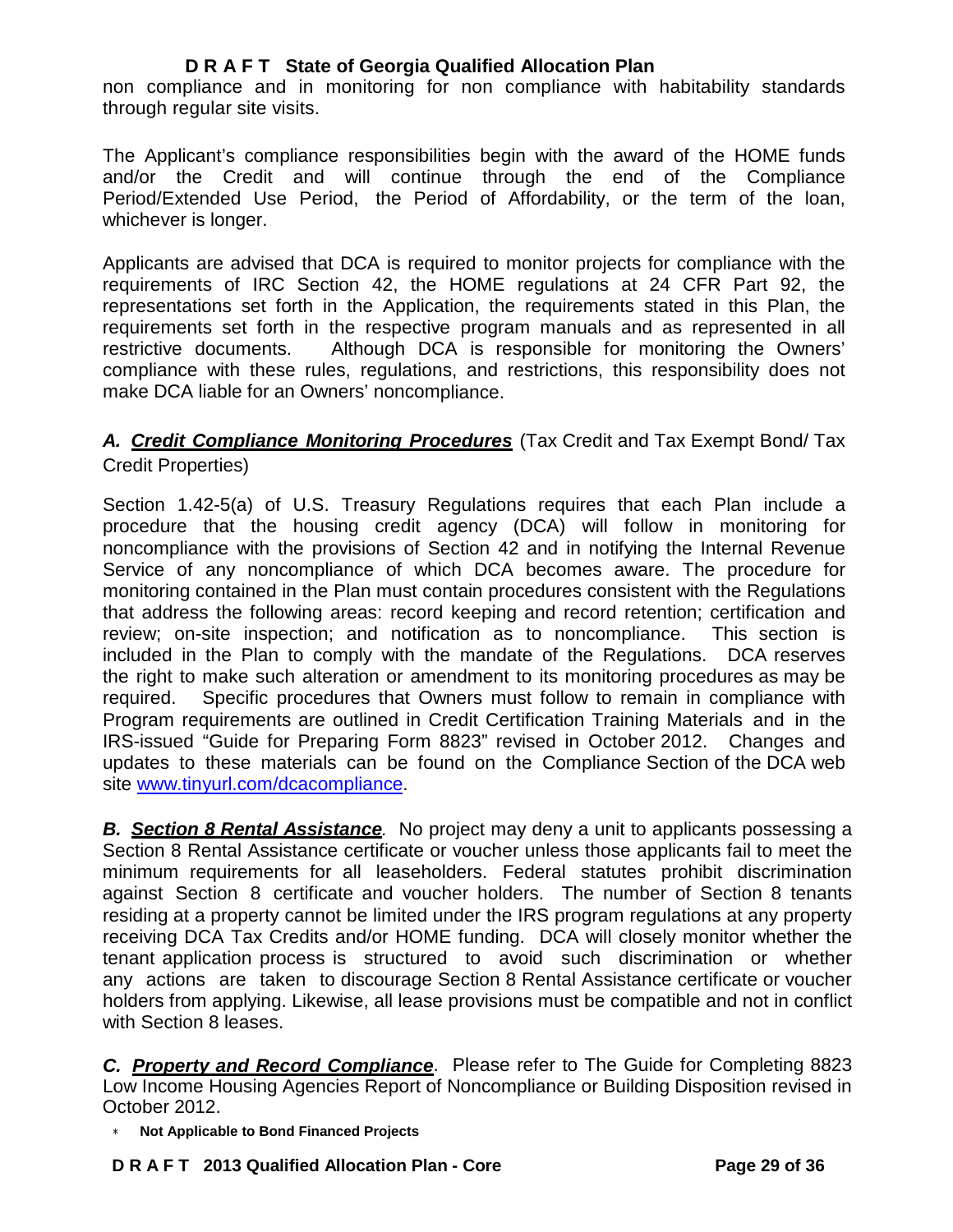*D. Review***.** DCA will review the certifications submitted to determine whether or not the Owner has complied with the requirements of Section 42.

Annually, DCA will inspect at least thirty-three percent (33%) of affordable developments to which it has made an allocation under Section 42. In each development selected for review, DCA will review the low-income tenant certifications, the documentation the Owner has received to support that certification, the rent record for no fewer than twenty percent (20%) of the low-income units located in each such development. Records relating tenant income, supporting documentation and rent records will be selected at random by DCA's monitoring officer at the time the review is held. In addition, DCA Compliance Officers will conduct a physical inspection of each low-income unit that receives a record review. The purpose of this inspection will be to determine whether or not the units meet Uniform Physical Condition Standards as defined by the Department of Housing and Urban Development.

DCA will conduct a physical inspection of approximately ten percent (10%) of the units at each project and will review approximately ten percent (10%) of the tenant files each year at properties that have received DCA HOME funds. Additional federal requirements will also be reviewed on an annual basis.

As necessary, DCA will review additional documentation to support representation in the Application for funding.

## *E. Record Keeping and Record Retention*

- 1. Owners awarded HOME Loans must keep records for each assisted building as stipulated in the final HOME regulations.
- 2. Owners allocated Credit must keep records for each building as stipulated in Section 42 of the IRS Code Section 1.42.5(b).
- 3. Owners receiving HOME Loans and Credit must follow the most stringent requirements of the two programs.

## *F. Inspection Record Retention Provision* (Tax Credit and Tax-Exempt Bond Tax

Credit Properties). The Owner of a Credit property is required to retain all original local health, safety, or building code violation reports or notices that were issued by the State or local government unit for DCA's inspection. After DCA reviews the violation reports or notices and completes its inspection, unless the violation remains uncorrected, the Owner may dispose of these reports or notices.

## *G. Compliance Standards*

## *1. Assessment of Noncompliance*

Principals of projects awarded Credit or HOME in previous cycles must remain materially in compliance with Credit and HOME program requirements (if applicable) to remain eligible to compete for future Credit awards or HOME Loans. Material noncompliance status exists when a party exhibits a continual pattern of noncompliance, or when a party demonstrates an inability or an unwillingness to resolve

∗ **Not Applicable to Bond Financed Projects**

### **D R A F T 2013 Qualified Allocation Plan - Core Page 30 of 36**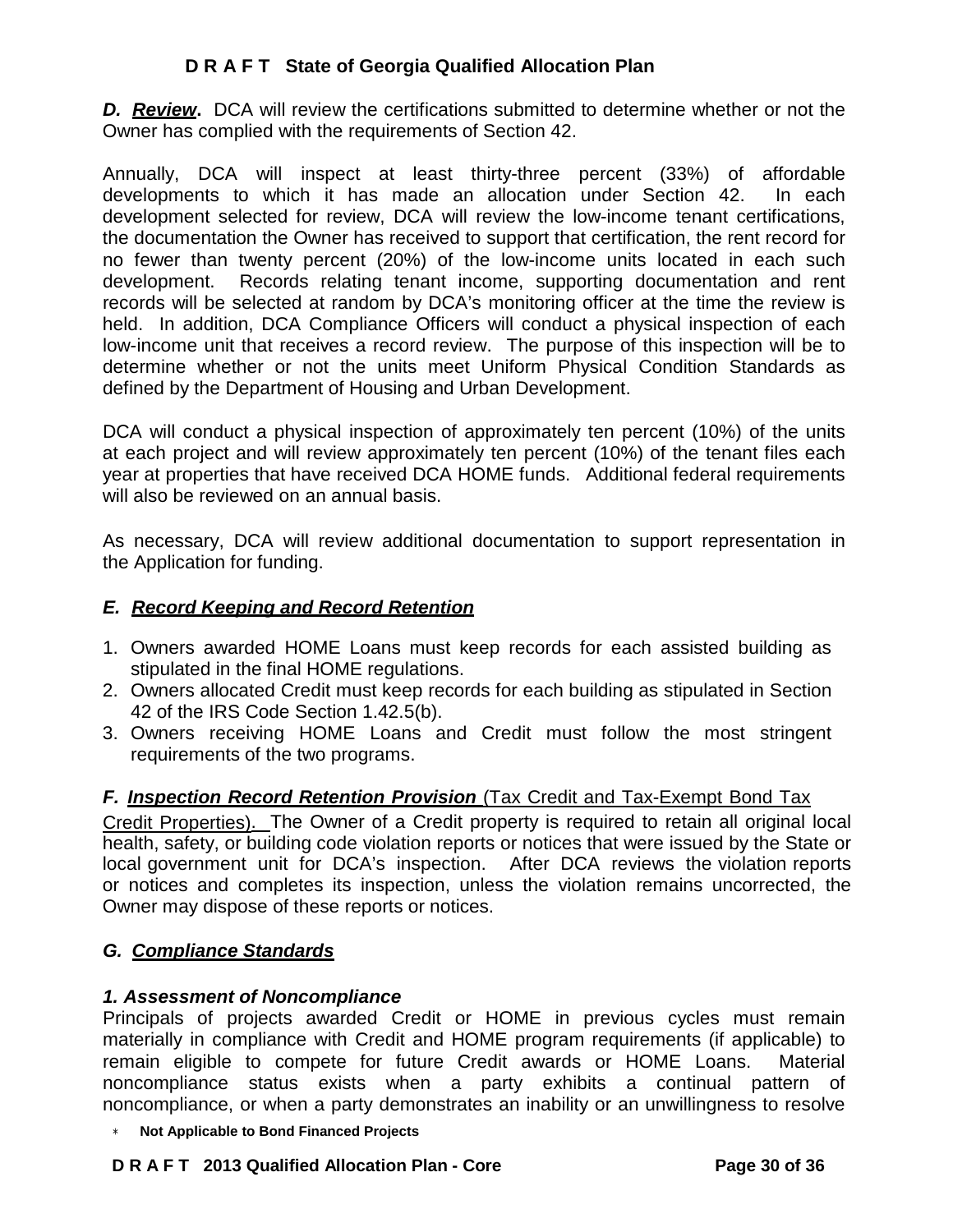noncompliance matter in a timely manner. DCA will determine those parties ineligible to participate in the OAH financing competition due to noncompliance status.

## *2. Cure Period Standards*

DCA will notify the Owner in writing of any possible findings of noncompliance. Each item of noncompliance will have an assigned cure period. The cure periods will typically range from thirty (30) days to a maximum of ninety days (90) days. Examples of noncompliance matters and typical cure periods are as follows:

| Noncompliance Items                                                                                                                                                  | <b>Typical Cure Periods</b>   |
|----------------------------------------------------------------------------------------------------------------------------------------------------------------------|-------------------------------|
| <b>Health and Safety</b><br>Any issue                                                                                                                                | 24-72 hours                   |
| Administrative Noncompliance<br>Incomplete or incorrect tenant income certifications<br>Affidavits not notarized<br>Failure to report on a quarterly or annual basis | 30 days<br>30 days<br>30 days |
| Project Wide Noncompliance<br>Incorrect utility allowance<br>Violations of the 40/50 Rule<br>Rent overages                                                           | 60 days<br>60 days<br>60 days |
| Incurable Instances of Noncompliance<br>Submission of fraudulent information to DCA                                                                                  | No Cure                       |

For additional guidance regarding noncompliance and appropriate cures please refer to the 8823 Guide.

*I. Monitoring Fees.* DCA charges a monitoring fee for all Tax Credit developments containing five (5) or more low-income units. Credit recipients will be required to pay the entire fee covering the 15-year Compliance Period as indicated in Exhibit A of the Core Plan (DCA Fees and Deadlines). Additional fees may be charged to properties that require additional follow-up due to non-compliance findings. \$50 per unit plus travel expenses will be assessed.

## *J. Compliance Monitoring Responsibilities*

**1.** DCA may choose to delegate all or a portion of its compliance monitoring responsibilities to an agent or other private contractor. This option, if chosen, does not relieve DCA of its obligation to notify HUD or the IRS of noncompliance instances. DCA may also delegate some or all of its compliance monitoring responsibilities to another State agency. This delegation may include the responsibility of notifying the IRS of noncompliance.

<sup>∗</sup> **Not Applicable to Bond Financed Projects**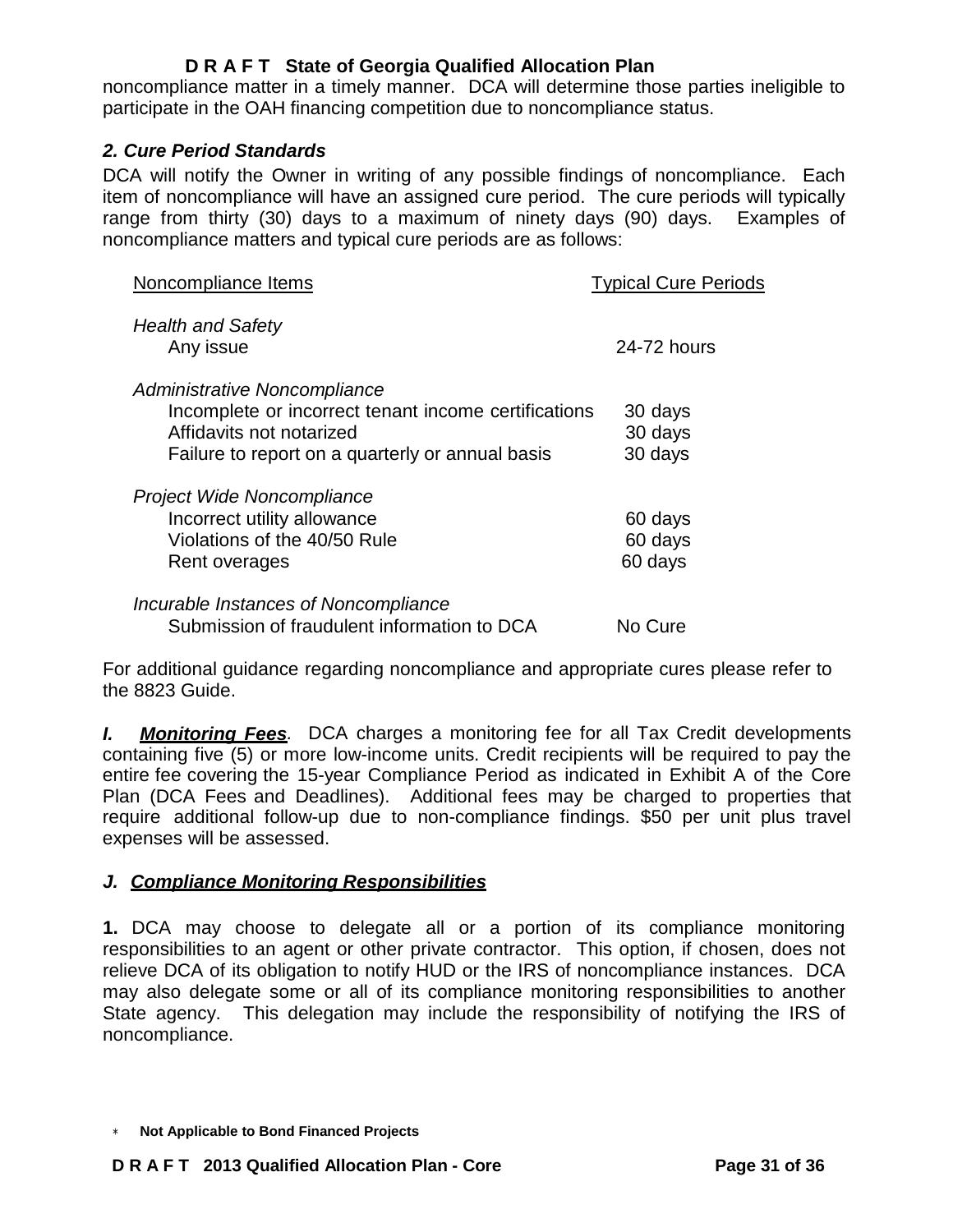**2.** Applicants must inform DCA of all conditions or extenuating circumstances at each project that may impact compliance monitoring duties. Any questions regarding compliance with the Credit or HOME programs should be addressed in writing and faxed to DCA's Compliance Monitoring Section at (404) 327-6849.

## **SECTION 20. MODIFICATION OF THE PLAN**

Without limiting the generality of DCA's power and authority to administer, operate, and manage the allocation of Credits and HOME Loans according to federal law, federal procedures, and the Plan, DCA shall make such determinations and decisions, publish administrative rules, require the use of such forms, establish such procedures, and otherwise administer, operate, and manage allocations of Credits and HOME Loans and funds in such respects as may be, in DCA's determination, necessary, desirable, or incident to its responsibilities as the administrator, operator, and manager of allocations of Credits and HOME Loans.

In accordance with NCSHA best underwriting practices, DCA reserves the right to allow developer fees of up to 20% for projects that DCA deems hard to develop or socially desirable developments, developments produced in difficult to develop areas or in accordance with policy changes necessitated by DCA.

The Governor recognizes and acknowledges that DCA will encounter situations which have not been foreseen or provided for in the Plan and expressly delegates to DCA the power to amend the Plan, after the public has had the opportunity to comment through the public hearing process, and to administer, operate, and manage allocations of Credits and HOME Loans in all situations and circumstances, both foreseen and unforeseen, including, without limiting the generality of the foregoing, the power and authority to control and establish procedures for controlling any misuse or abuses of the Credits or HOME Loan allocation system and the power and authority to resolve conflicts, inconsistencies, or ambiguities, if any, in the Plan or which may arise in administering, operating, or managing Credits or HOME Loan allocations pursuant to the Plan. The Governor further expressly delegates to DCA the authority to amend the Plan to ensure compliance with federal law and regulations as such federal law may be amended and as federal regulations are promulgated governing Credits and the HOME Loan Program. The Commissioner of DCA is also granted the authority to make minor modifications to the Plan to clarify provisions and correct inconsistencies.

## **SECTION 21. MAILING LIST**

DCA maintains an e-mail distribution list for those interested in receiving notifications of application cycles and other DCA Multifamily program activities. Visit DCA's website at:

> [www.dca.ga.gov/housing/HousingDevelopment/programs/OAH.asp](http://www.dca.ga.gov/housing/HousingDevelopment/programs/OAH.asp) to be added to the e-mail list or you may submit a written request to [oahround2013@dca.ga.gov](mailto:oahround2013@dca.ga.gov)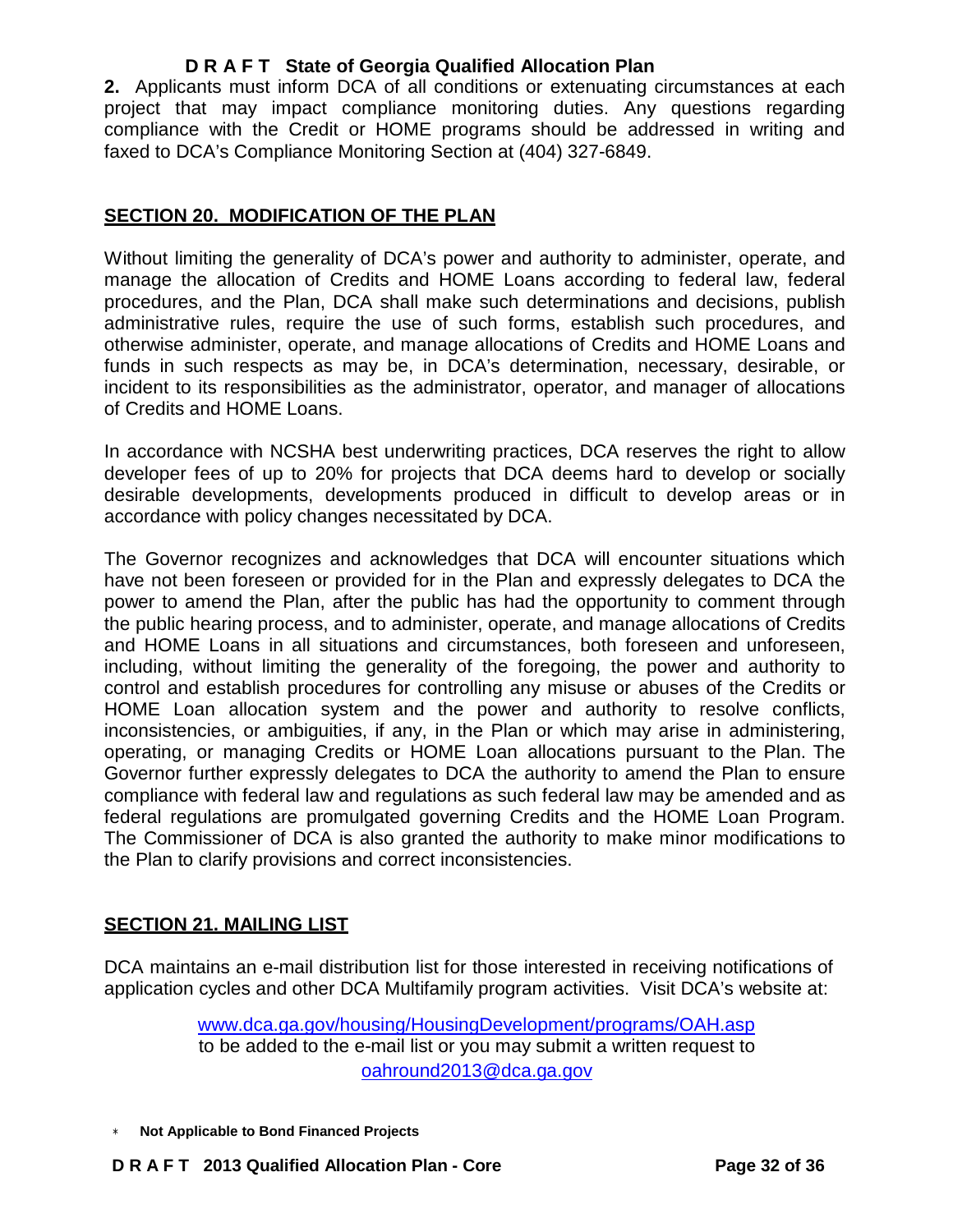#### **EXHIBIT A**

#### **DCA PRE-APPLICATION DEADLINES AND FEE SCHEDULE For Profit, Non-profit, and For Profit/Non-profit Joint Ventures**

### **\*all checks should be made to the attention of OAH Billing Department**

|                                                                                     | <b>Fees</b>                                                                                      | 9%<br><b>Deadline</b> | <b>4% Deadline</b>                                                   |
|-------------------------------------------------------------------------------------|--------------------------------------------------------------------------------------------------|-----------------------|----------------------------------------------------------------------|
| Amenities Pre-Approval                                                              | \$1,500 per waiver                                                                               | March<br>15, 2013     | No later than 30 days prior to<br>submittal of the LIHTC application |
| Architectural Standards<br>Waiver                                                   | \$1,500 per waiver                                                                               | March<br>15, 2013     | No later than 30 days prior to<br>submittal of the LIHTC application |
| DCA HOME Consent Loan<br>Pre-Application Application<br>and Third Party Review Fees | \$1,000 For Profits,<br>\$1,000 For Profits/ Non-<br>profits Joint Venture,<br>\$500 Non-profits | March<br>15, 2013     | N/A                                                                  |
| <b>Qualification Determination</b>                                                  | \$1,000                                                                                          | March<br>15, 2013     | No later than 30 days prior to<br>submittal of the LIHTC application |
| Operating Expense Waiver                                                            | \$1,500 per waiver                                                                               | March<br>15, 2013     | No later than 30 days prior to<br>submittal of the LIHTC application |
| Payment & Performance<br>Bond Waiver                                                | \$1,500 per waiver                                                                               | March<br>15, 2013     | N/A                                                                  |
|                                                                                     | <b>NONE</b>                                                                                      | March<br>15, 2013     | N/A                                                                  |
| <b>Sustainable Communities</b><br>Site Analysis Packet or<br>Feasibility study      | <b>NONE</b>                                                                                      | March<br>15, 2013     | N/A                                                                  |

#### **INCOMPLETE INFORMATION SUBMITTED WILL NOT BE REVIEWED**

<sup>∗</sup> **Not Applicable to Bond Financed Projects**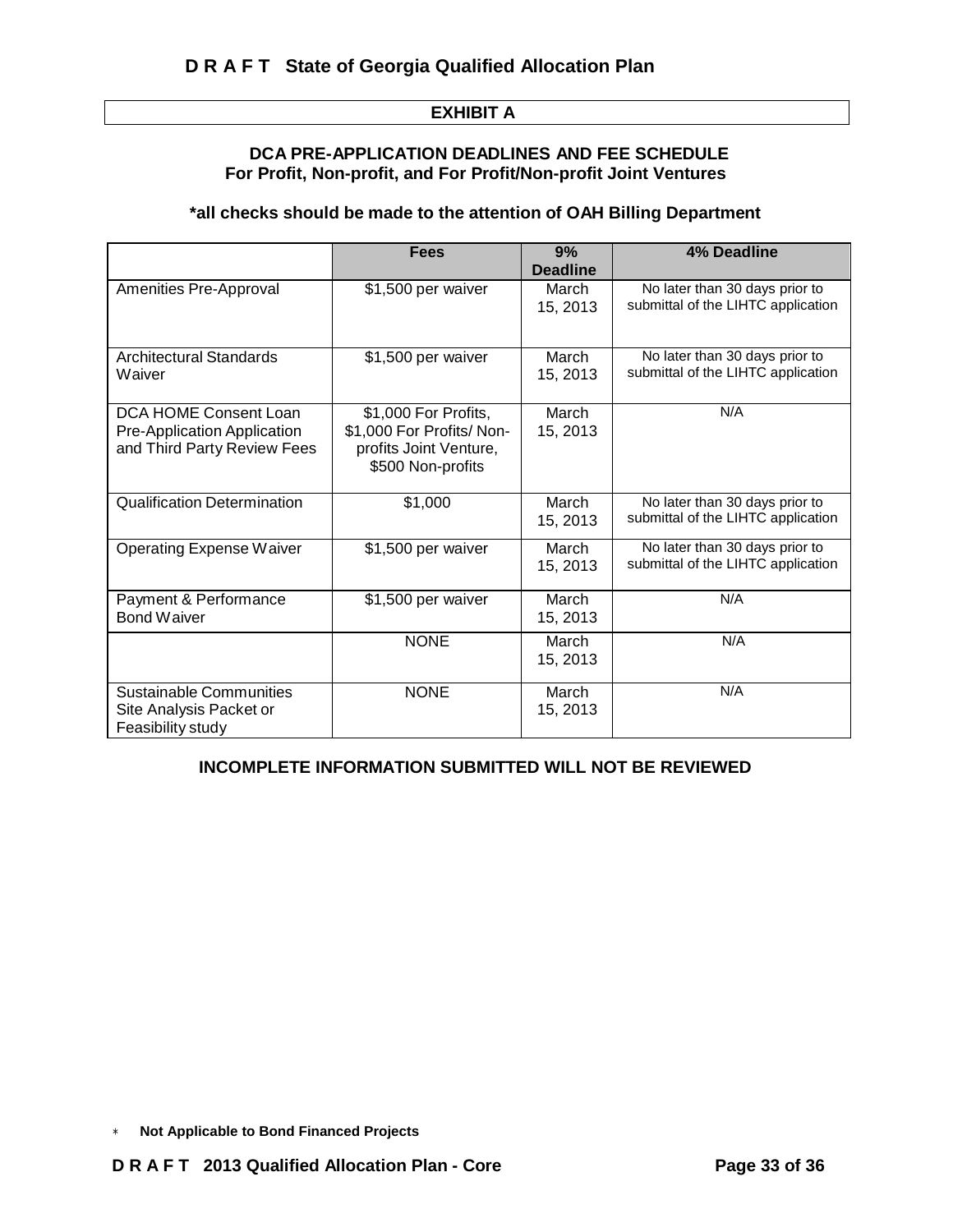#### **EXHIBIT A (continued)**

#### **DCA APPLICATION AND PRE-AWARD DEADLINES & FEE SCHEDULE For Profit, Non-profit, and For Profit/Non-profit Joint Ventures Failure to meet deadlines below will be considered in Experience and Compliance Reviews**

|                                                                                                   | <b>Fees</b>                                                                                     | 9%                                                   | 4% Deadline                                                                                                                                              |
|---------------------------------------------------------------------------------------------------|-------------------------------------------------------------------------------------------------|------------------------------------------------------|----------------------------------------------------------------------------------------------------------------------------------------------------------|
|                                                                                                   |                                                                                                 | <b>Deadline</b>                                      |                                                                                                                                                          |
| 2013 Bond/4% Credit<br><b>Eligibility Opinion</b><br>Letter                                       | \$5,000<br>Resubmission fee of<br>\$500 due to incomplete<br>submissions                        | N/A                                                  | Pre-Application Submission<br>no<br>later than 75 days before bond<br>closing (fee not required at<br>application if submitted with pre-<br>application) |
| 2013 Credit<br>Application Fee and<br><b>Third Party Review</b><br>Fees                           | \$6,500 For Profits<br>\$6,500 For Profits/Non-<br>profits Joint Venture<br>\$5,500 Non-profits | Application<br>Submission<br><b>June 13,</b><br>2013 | N/A                                                                                                                                                      |
| Notification of delayed<br><b>Financing Awards (USDA</b><br>538(?) and HUD invitation<br>letters) | <b>NONE</b>                                                                                     | 7/12/13                                              | N/A                                                                                                                                                      |
| <b>Alternate Financing</b><br>Deadline, if Notification<br>deadline has not or will<br>not be met | <b>NONE</b>                                                                                     | 7/26/13                                              | N/A                                                                                                                                                      |
| Evidence of 8 step<br>process<br>commencement                                                     | <b>NONE</b>                                                                                     | 8/1/13                                               | N/A                                                                                                                                                      |
| Evidence of 8 step<br>process completion                                                          | <b>NONE</b>                                                                                     | 8/30/13                                              | N/A                                                                                                                                                      |

### **9% Application Submission Deadline: 4:00 PM on June 13, 2013**

<sup>∗</sup> **Not Applicable to Bond Financed Projects**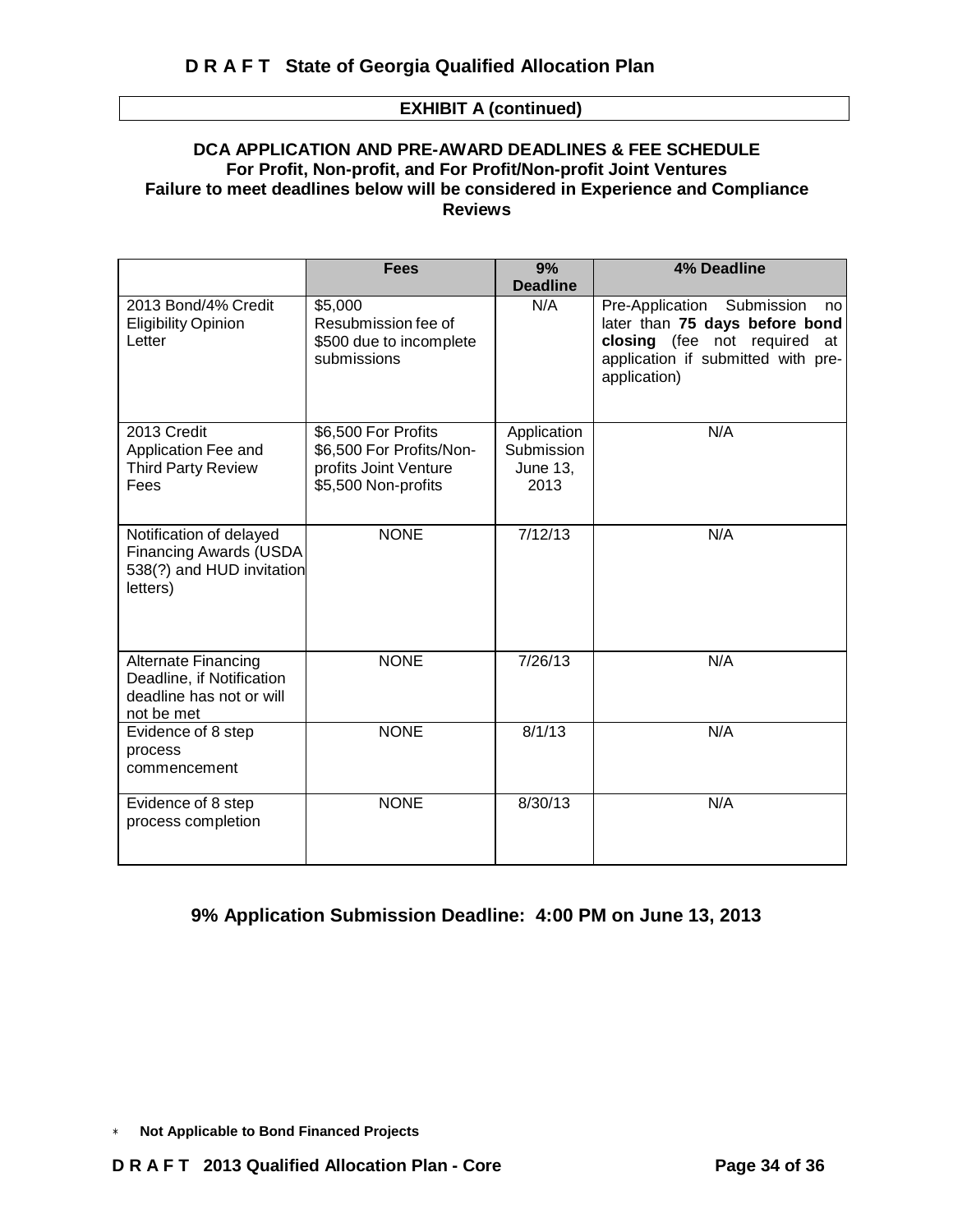### **EXHIBIT A (continued)**

#### **DCA POST AWARD DEADLINES AND FEE SCHEDULE For Profit, Non-profit, and For Profit/Non-profit Joint Ventures Failure to meet deadlines below will be considered in Experience and Compliance Review**

|                                                                                                         | <b>Fees</b>                                                                                                                                                                | 9% Deadline                                                                                                                                                                     | <b>4% Deadline</b>                                                                                                               |
|---------------------------------------------------------------------------------------------------------|----------------------------------------------------------------------------------------------------------------------------------------------------------------------------|---------------------------------------------------------------------------------------------------------------------------------------------------------------------------------|----------------------------------------------------------------------------------------------------------------------------------|
| Appraisal Fee (HOME<br>Loans Only)                                                                      | Based on DCA cost                                                                                                                                                          | Upon invoicing by DCA during<br>underwriting                                                                                                                                    | N/A                                                                                                                              |
| Bond/4% Credit<br><b>Processing Fee</b>                                                                 | 8% of annual Federal<br>Credit amount                                                                                                                                      | N/A                                                                                                                                                                             | Due within 30 calendar days of<br>issuance of Letter of<br>Determination                                                         |
| Certificates of Occupancy/<br>Placement-In-Service                                                      | <b>NONE</b>                                                                                                                                                                | Issued by local jurisdiction/all<br>buildings placed in service before<br>end of business December 31,<br>2015                                                                  | Issued by local jurisdiction /all<br>buildings placed in service<br>before end of business<br>December 31, 2015                  |
| Commencement of<br>Construction/Rehabilitation<br>(Projects w/Tax Credit and<br>HOME)                   | <b>NONE</b>                                                                                                                                                                | Must satisfy all conditions<br>necessary to commence<br>construction within one year of<br>date of the initial HOME<br>commitment.                                              | N/A                                                                                                                              |
| Commencement of<br>Construction/Rehabilitation<br>(Tax Credit Only Projects)                            | <b>NONE</b>                                                                                                                                                                | No later than September 30, 2014                                                                                                                                                | No later than September 30,<br>2014                                                                                              |
| <b>Completion of Work Scope</b>                                                                         | <b>NONE</b>                                                                                                                                                                | No later than December 31, 2015                                                                                                                                                 | No later than December 31,<br>2015                                                                                               |
| <b>Construction Loan Closing</b><br>(Tax Credit only Projects)                                          | <b>NONE</b>                                                                                                                                                                | No later than August 31, 2014                                                                                                                                                   | No later than August 31, 2014                                                                                                    |
| <b>Cost Certification</b><br>Amendments                                                                 | \$1,500 per request                                                                                                                                                        | At time of request                                                                                                                                                              | At time of request                                                                                                               |
| <b>Credit Allocation Fee</b>                                                                            | 8% of annual Federal<br>Credit amount                                                                                                                                      | At time Applicant execute the<br>carryover allocation, except for<br>Non-profit sole general partners<br>who can submit at or before<br>construction commencement<br>deadline.  | N/A                                                                                                                              |
| <b>Credit Compliance</b><br>Monitoring Fee (calculated<br>on a per unit basis for all<br>project units) | \$400 - USDA 515<br>Projects \$400 -<br><b>URFA Bond Projects</b><br>\$800 - Bond/4%<br><b>Credit Projects</b><br>$$800 - Others$<br>\$1,500 per Single<br>family dwelling | Within 18 months of Issuance of<br>carryover allocation, but no later<br>than the project placed in service<br>date or applicant will be assessed<br>a late fee of \$25 per day | Due within 18 months of<br>issuance of Letter of<br>Determination or applicant will<br>be assessed a late fee of \$25<br>per day |
| DCA Placed In Service<br>Form                                                                           | <b>NONE</b>                                                                                                                                                                | Within 30 days of the 1st building<br>placed in service                                                                                                                         | Within 30 days of the 1st<br>building placed in service                                                                          |
| Boundary survey,<br>topographic survey, and<br>geotechnical report                                      | <b>NONE</b>                                                                                                                                                                | No later than 60 days after<br>announcement of awards                                                                                                                           | At the time of application                                                                                                       |
| <b>Construction Documents</b><br>as fully outlined in the<br>Architectural Manual                       | <b>NONE</b>                                                                                                                                                                | No later than May 1, 2014 (HOME<br>projects may have more stringent<br>deadlines)                                                                                               | At the time of application.                                                                                                      |